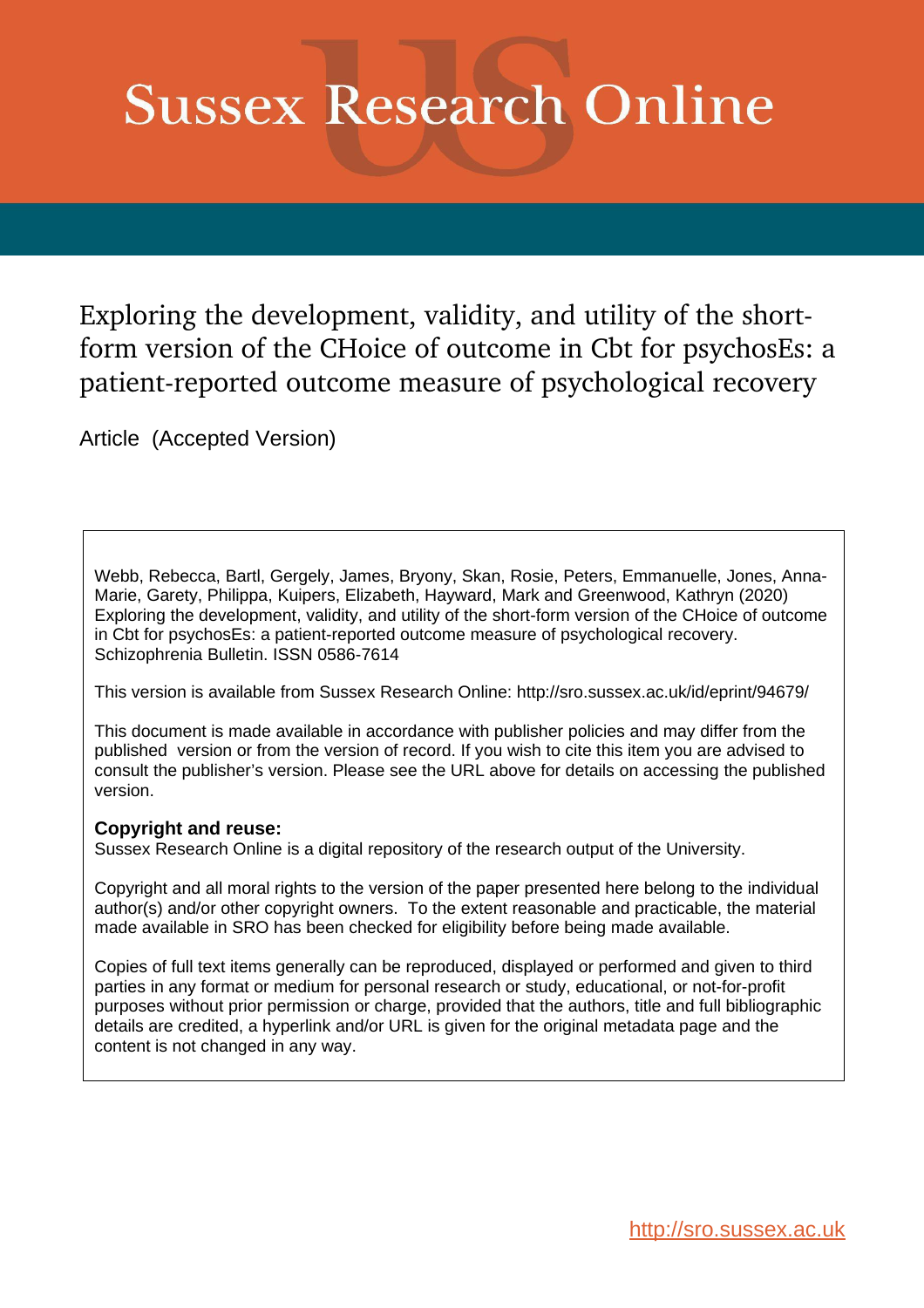Exploring the development, validity and utility of the Short Form version of the CHoice of Outcome In Cbt for psychosEs (CHOICE-SF): A patient reported outcome measure of psychological recovery.

Rebecca Webb<sup>1</sup>, Gergely Bartl<sup>1</sup>, Bryony James<sup>1</sup>, Rosie Skan<sup>1</sup>, Emmanuelle Peters<sup>3,4</sup>, Anna-Marie Jones<sup>2</sup>, Philippa Garety<sup>3,5</sup>, Elizabeth Kuipers<sup>3,4,5</sup>, Mark Hayward<sup>1-2</sup> Kathryn Greenwood<sup>1-2\*</sup> Affiliations

- 1. School of Psychology, University of Sussex, BN1 9RH
- 2. R&D Department, Sussex Partnership NHS Foundation Trust, BN3 7HZ.
- 3. Institute of Psychiatry, Psychology and Neuroscience, King's College London, Department of Psychology, SE5 8AF.
- 4. Psychological Interventions Clinic for outpatients with Psychosis (PICuP), South London and Maudsley (SLaM) NHS Foundation Trust, Denmark Hill, London SE5 8NZ
- 5. National Institute for Health Research (NIHR) Biomedical Research Centre at South London and Maudsley NHS Foundation Trust and King's College London

#### Corresponding Author:

Professor Kathryn Greenwood, School of Psychology, Pevensey 1, University of Sussex, Falmer, Brighton. BN1 9RP. Telephone +44 1273 678409. Email k.e.greenwood@sussex.ac.uk

Word count (excluding tables and references): Abstract: 249 Text body: 3,662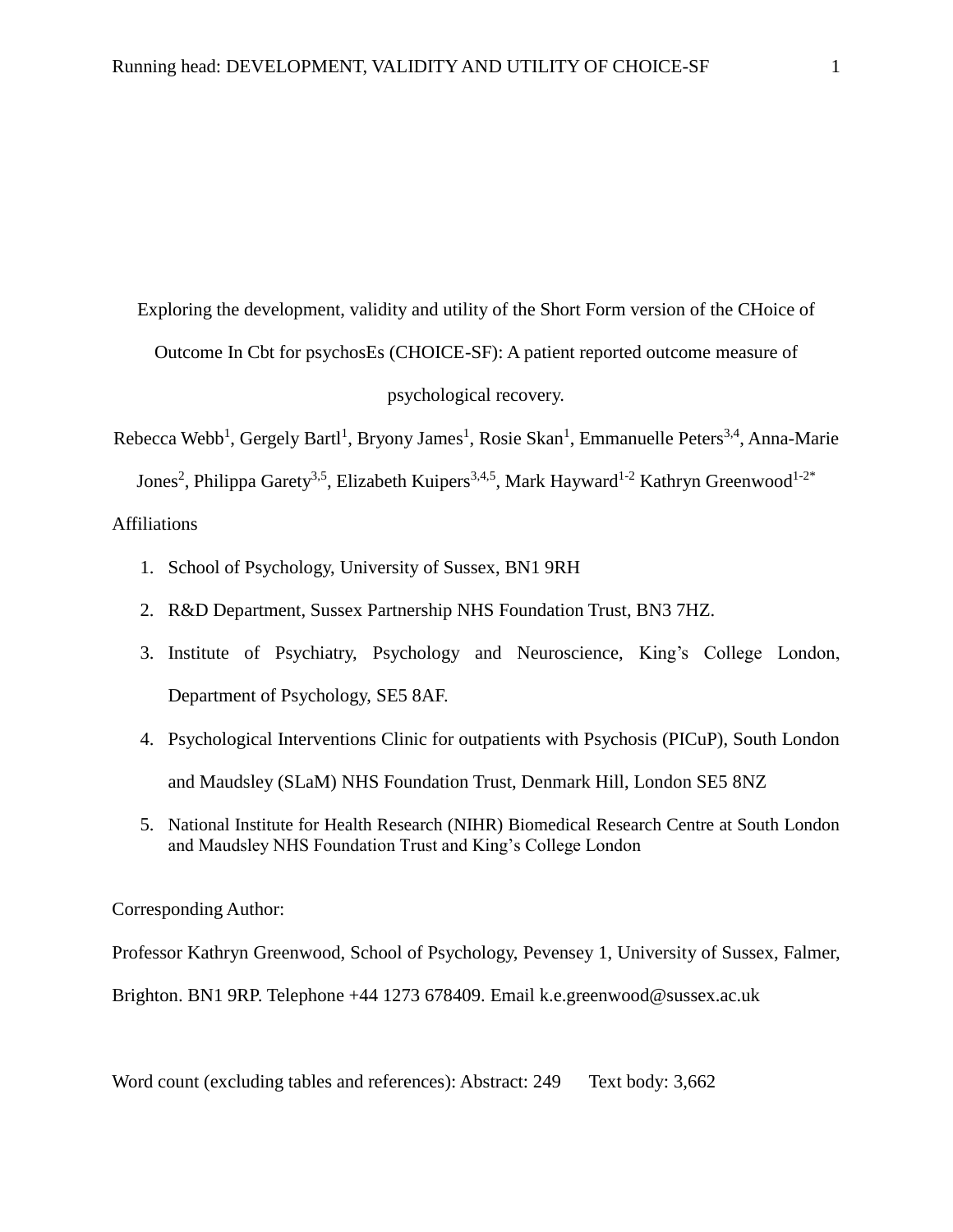#### **Abstract**

The original CHOICE measure was designed in collaboration with experts by experience as a patient reported 'Psychological Recovery' outcome measure for Cognitive Behavioural Therapy for Psychosis (CBTp). A short version (CHOICE-SF) was developed to use as a brief outcome measure, with a focus on sensitivity to change, for use in future research and practice. CHOICE-SF was developed and validated using three separate samples, comprising 640 service users attending one of two transdiagnostic clinics for (i) CBT for psychosis or (ii) therapies for voice hearing or (iii) who took part in the treatment as usual arm of a trial. In the initial sub-sample of 69 participants, items from the original CHOICE measure with medium to large effect sizes for change pre to post CBTp were retained to form the CHOICE-SF. Internal consistency, construct validity and sensitivity to change were confirmed, and the factor structure was examined in 242 participants. Specificity was confirmed by comparison with 44 participants who completed CHOICE at two time points but did not receive therapy. Validation of CHOICE-SF was carried out by confirming factor structure and sensitivity to change in a new sample of 354, and a subsample of 51 participants, respectively. The CHOICE-SF comprised 11 items and 1 additional personal goal item. A single factor structure was confirmed, with high internal consistency, construct validity and sensitivity to change. The CHOICE-SF is a brief, psychometrically robust measure to assess change following psychological therapies in research and clinical practice for people with psychosis and severe mental illness.

*Keywords*: Psychosis, Patient Reported Outcome Measurement, Psychological therapy, Cognitive therapy.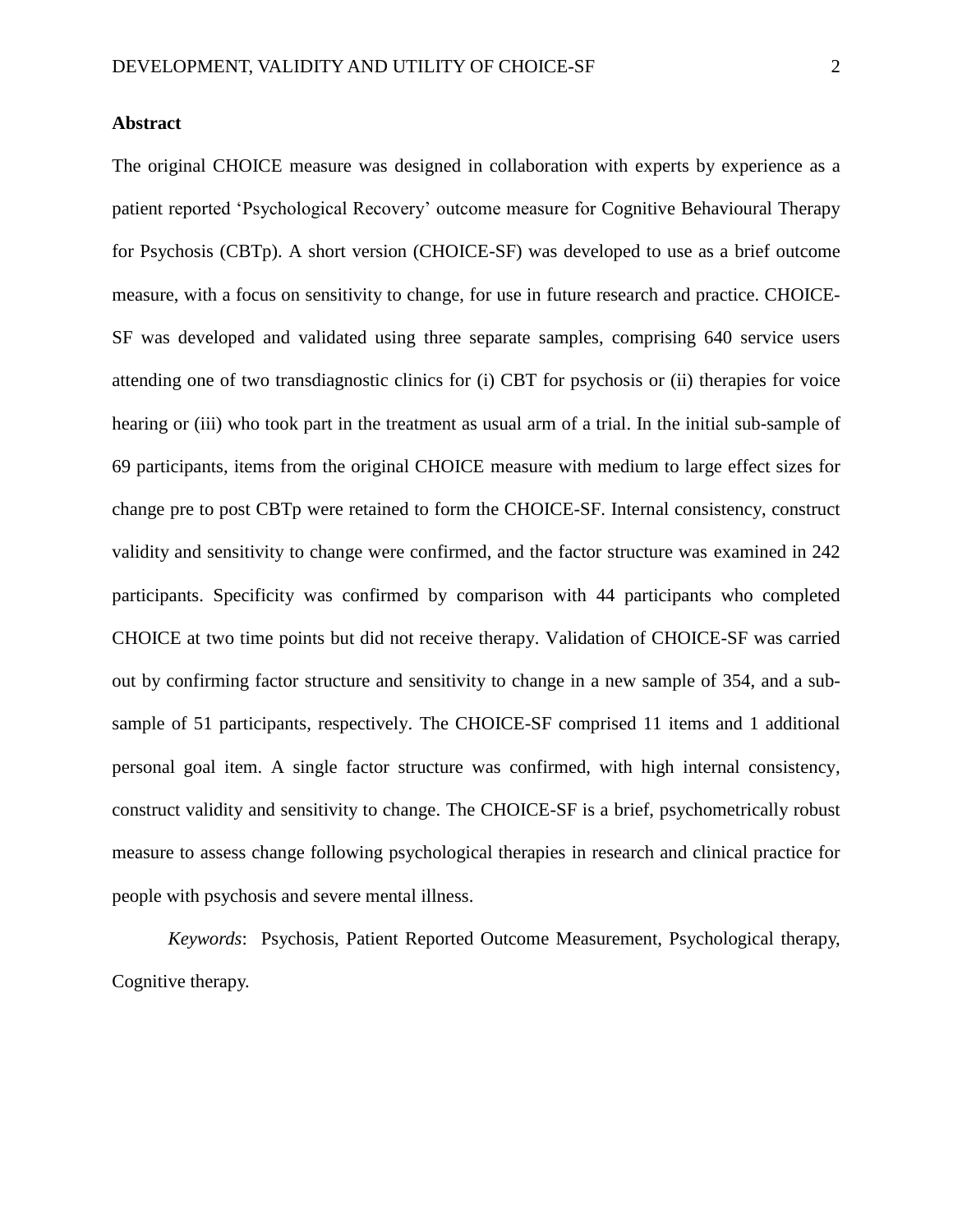#### **Introduction**

One of the key interventions for psychosis is Cognitive Behavioural Therapy<sup>1</sup>. Previous research examining the effectiveness of cognitive behavioural therapy for psychosis (CBTp) has mainly focused on the reduction of psychosis symptoms, using clinician-rated scales<sup>2</sup>. However, it has been argued that CBTp focuses on alternative outcomes that are not well captured by current measures<sup>3-4</sup>. Specifically, CBTp targets symptom related distress and the impact on functioning, associated unhelpful thinking biases, and psychological and emotional recovery, as opposed to symptom reduction<sup>5-6</sup>.

Furthermore, the goals of CBTp are agreed in collaboration with service users, who have reported that other issues, such as empowerment, choice, control, and personal fulfilment are of central concern<sup>7</sup>. CBTp, therefore, may address a variety of issues such as negative beliefs about psychosis, self-esteem, self-stigma, self-confidence and empowerment<sup>8-11</sup>.

As a result of this mismatch between CBTp aims and available measures, a new outcome measure of CBTp was developed and was designed to reflect both the priorities of CBTp and those of the service user (CHoice of Outcome In Cbt for psychoses (CHOICE)<sup>12</sup>. The initial measure was developed in collaboration with service user experts by experience, through qualitative analysis and Delphi consultation to reach consensus on the questionnaire items. The final measure was found to have one single factor, with good test-retest reliability, face and construct validity, and sensitivity to change<sup>12</sup>. Whilst constituting a single factor, the measure included both generic recovery related items, such as 'feeling happy' and 'a sense of being in control of my life', and CBT specific cognitive and coping items such as 'positive thinking',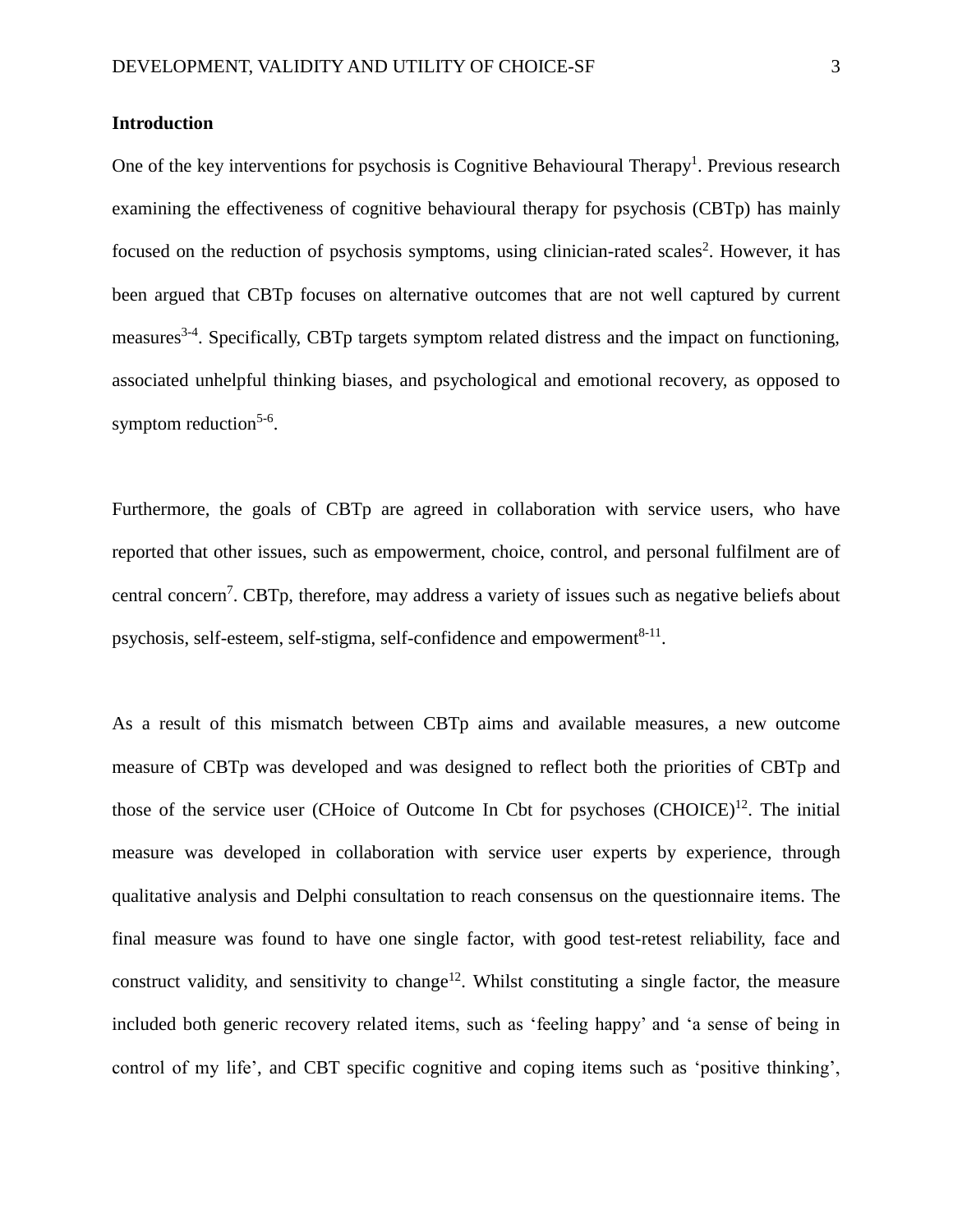'ways of dealing with unpleasant feelings and emotions' and 'ways of dealing with distressing experiences'. Since publication, the original CHOICE measure has been used in at least four randomised trials and three observational studies to assess the effectiveness of various psychological interventions including mindfulness, structured communication, relating therapy as well as group-based, self-help and one-to-one CBT in individuals with psychosis experiences<sup>13-19</sup>. It has been referenced in recent policy documents<sup>20</sup> and has been adopted by routine clinical services in at least 10 NHS trusts around the UK, as well as by UK clinical psychology training departments, and international services in Asia, America and Europe, where it has been translated into other languages $^{21}$ . It has been described as an important measure of 'self- defined recovery that may be valued more highly than symptom reduction alone by many service users<sup>'4</sup>.

The original CHOICE questionnaire comprised 24 items, covering a range of issues, each rated on two separate sub-scales of severity and satisfaction. Participants first rated the severity of each item on a Likert scale from 0 (worst) to 10 (best), and then rated their level of satisfaction in relation to each item on a separate Likert scale from 0 (not at all satisfied) to 10 (very satisfied). However, the length of the original CHOICE measure was a potential drawback, as participants were required to make 48 individual ratings which may be a challenge for some people with psychosis where characteristic difficulties with concentration, motivation and cognition may hamper completion<sup>22-23</sup>. Furthermore, there was a specific need for a measure that could be used to measure change over short time frames, including on a session-by-session basis, as part of the Improving Access to Psychological Therapies in Severe Mental Illness (IAPT-SMI) programme. This study therefore aimed to develop a brief, psychometrically robust and clinically valuable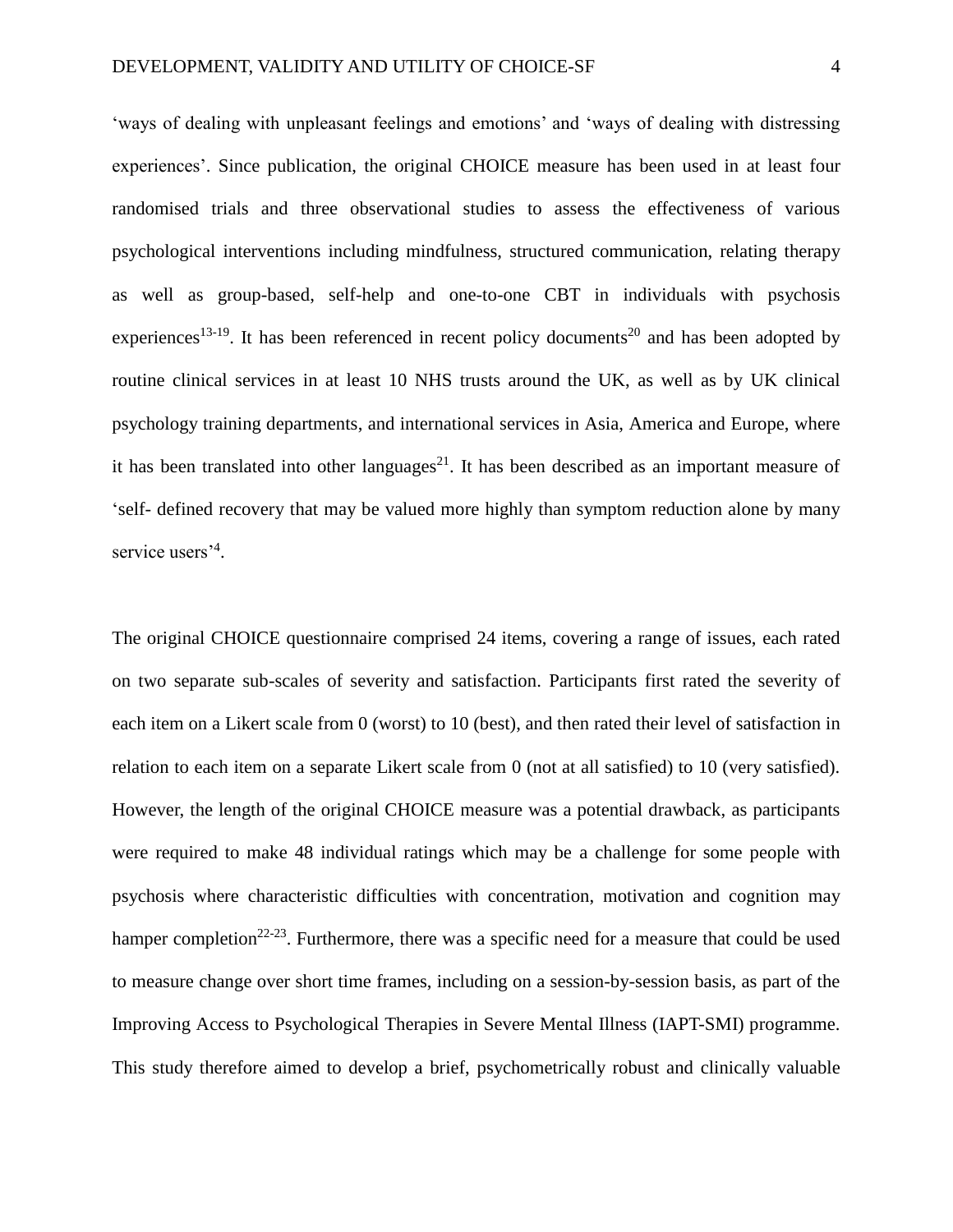version of CHOICE that would also be highly sensitive to change over a short (one week) time frame. Initial development commenced, at the start of the IAPT-SMI programme in 2013, and validation has subsequently been conducted across several distinct phases in a large sample of participants receiving psychological therapies.

#### **Methods**

A total of 640 patients with psychosis experiences and Severe Mental Illness (in receipt of secondary care services) contributed data in one of two phases: (i) the initial development; or the (ii) the secondary validation of the CHOICE short form (CHOICE-SF).

#### *Development phase*

#### *Participants.*

The initial participants were 69 psychosis service users from the Psychological Interventions Clinic for outpatients with Psychosis (PICuP) run by the South London and Maudsley NHS Foundation Trust. They received CBTp according to NICE guidelines and provided full choice data at two time points: 1) an initial screening assessment (either prior to joining the waiting list  $(n=45)$  or immediately pre-therapy  $(n=24)$ ; and 2) post CBTp. See Peters et al. for further details about assessment procedures and therapy in  $\text{PICuP}^{24}$ . A larger sample of 242 individuals with psychosis from PICuP, which included these 69 participants, completed the original full CHOICE measure on at least one of 5 time points (initial screening, immediately pre-therapy, mid-therapy, post-therapy or follow up) and provided data for the initial factor analysis. *Measures*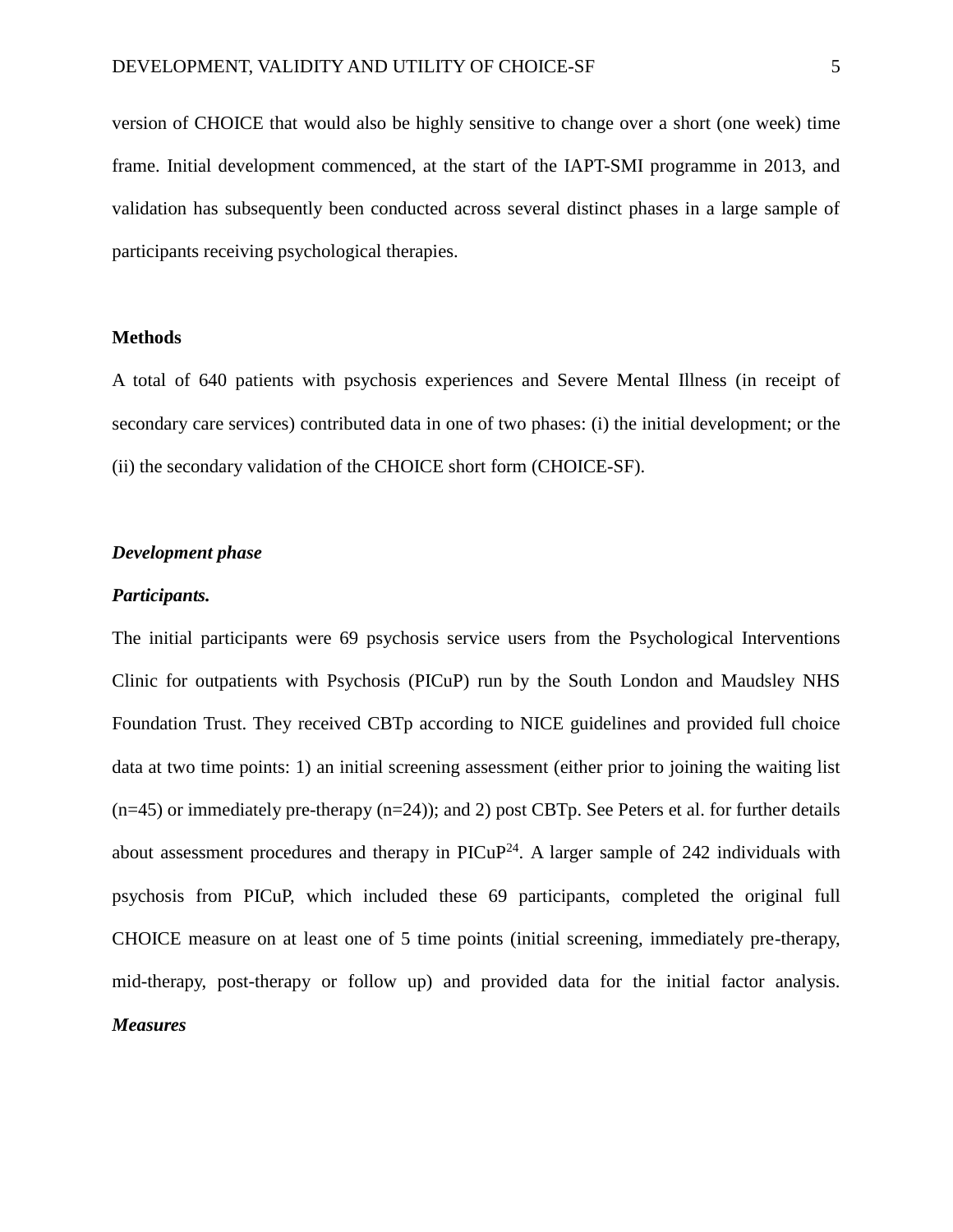Service users were asked to complete 5 measures as part of routine data collection by the clinic. All measures have good reliability and validity in a psychosis sample.

- (i) *The original CHOICE measure*<sup>12</sup> a 24-item self-report questionnaire, which provides mean scores for severity and satisfaction with a range of aspects of psychological wellbeing, as well as additional self-reported items or therapy goals that are unique to the individual. Each item is reported on an 11 point scale from 0 (worst) to 10 (best). The mean score is used.
- (ii) *The Beck Depression Inventory (BDI)*<sup>25</sup> a 21-item measure of depressive symptoms and cognitions, on which each item is rated on a 4-point scale from 0-3 to produce a total score, from 0-63, where higher scores reflect more severe symptoms.
- (iii) *The Beck Anxiety Inventory (BAI)*<sup>26</sup> *-* a 21-item measure of physiological anxiety symptoms, on which each item is rated on a 4-point scale from 0 (not at all) to 3 (severely) to produce a total score, from 0-63, where again high scores reflect more severe symptoms.
- (iv) The Manchester Assessment of Quality of Life  $(MANSA)^{27}$  a 16-item measure that assesses satisfaction with life across 12 subjective measures and 4 objective measures including areas such as employment, finances, leisure, friendships, relationships, personal safety, accommodation, and physical and mental health. Each item is rated on a 7-point scale from 1 (couldn't be worse) to 7 (couldn't be better). The total score was used.
- (v) *The Psychotic Symptoms Rating Scale (PSYRATS)* 28 *–* which comprises a 17 item, five point (0-4) scale, multidimensional measure. The delusion scale comprises 6 items that capture distress, disruption, preoccupation and conviction (scores range from 0-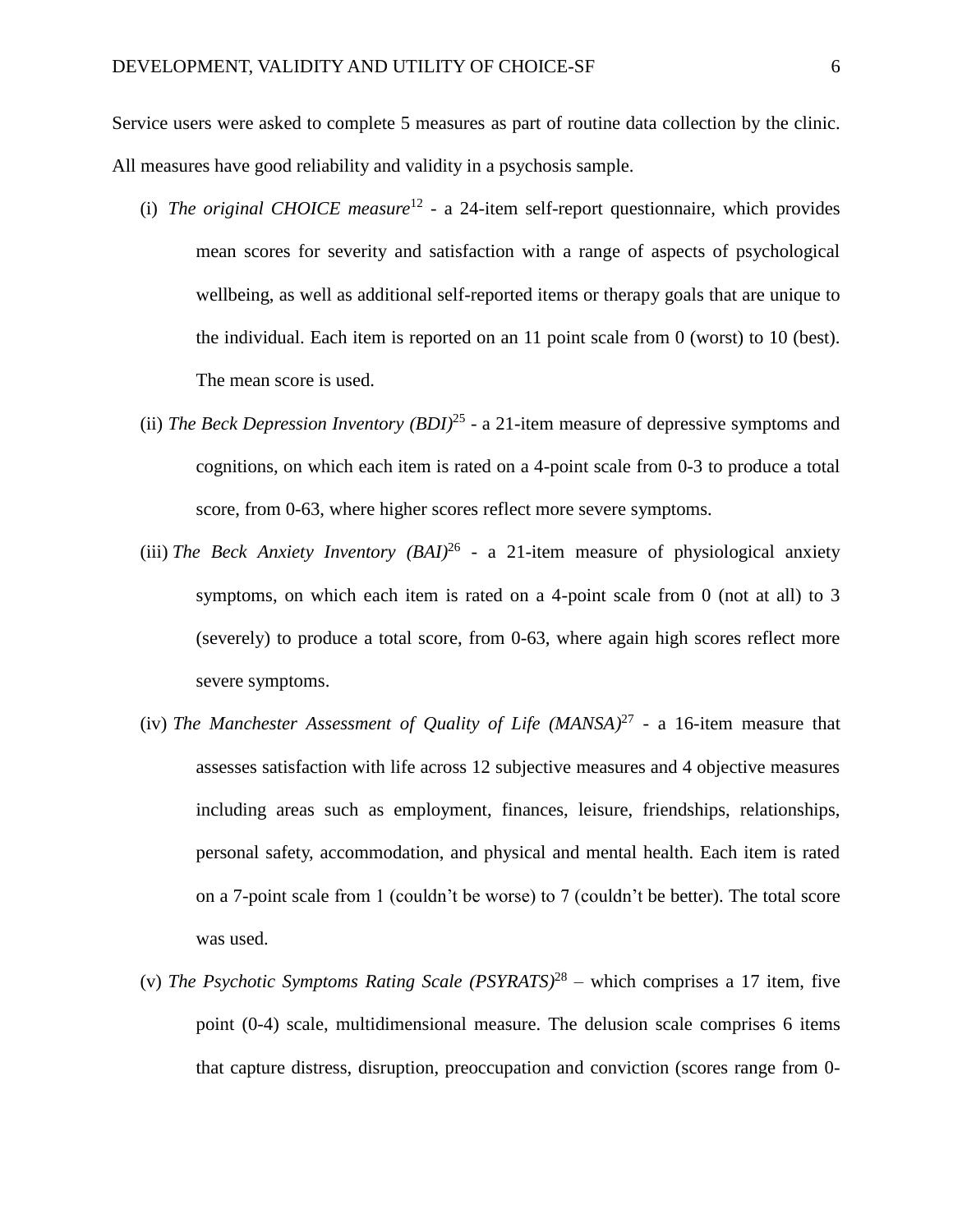24). The Hallucinations Scale has 11 items that include frequency, duration, loudness, location, intensity, distress, disruption, negative content and beliefs about origin (scores range from 0-44).

A comparison group of 44 participants with a diagnosis of schizophrenia, completed the full CHOICE at two time points 16 weeks apart, as part of the Treatment As Usual control arm of a randomized trial conducted separately by our group<sup>16</sup>.

#### *Statistical Analysis*

The severity and satisfaction scales of the original CHOICE measure are highly correlated. In the interests of developing a much briefer scale, only the CHOICE severity scale was selected, as it is a simpler construct than satisfaction which is impacted conceptually by knowledge of opportunities and expectancies, and methodologically by overlaps with health outcomes $29-30$ . *Cohen's d* effect sizes were calculated to reflect the change on each of the individual items of the CHOICE measure, using the pre-CBTp standard deviation and mean difference pre-post therapy for the 69 participants who provided data pre- and post-CBTp. Items where the effect size was medium-large (Cohen's  $d > 0.55$ ) were retained, whilst those with smaller effect sizes (.28-.54) were omitted. Using this same sample of 69 participants, internal consistency (Cronbach's alpha) and sensitivity to change (one-way ANOVA) were also calculated, and specificity was confirmed by comparison with the 44 participants who provided full CHOICE data at 2 time points, from which the short form was derived, but who did not receive therapy. Construct validity was assessed by correlating pre-therapy scores from the CHOICE-SF with the BDI, BAI, MANSA and PSYRATS. The reliable change index $31-33$  and factor structure were also calculated in the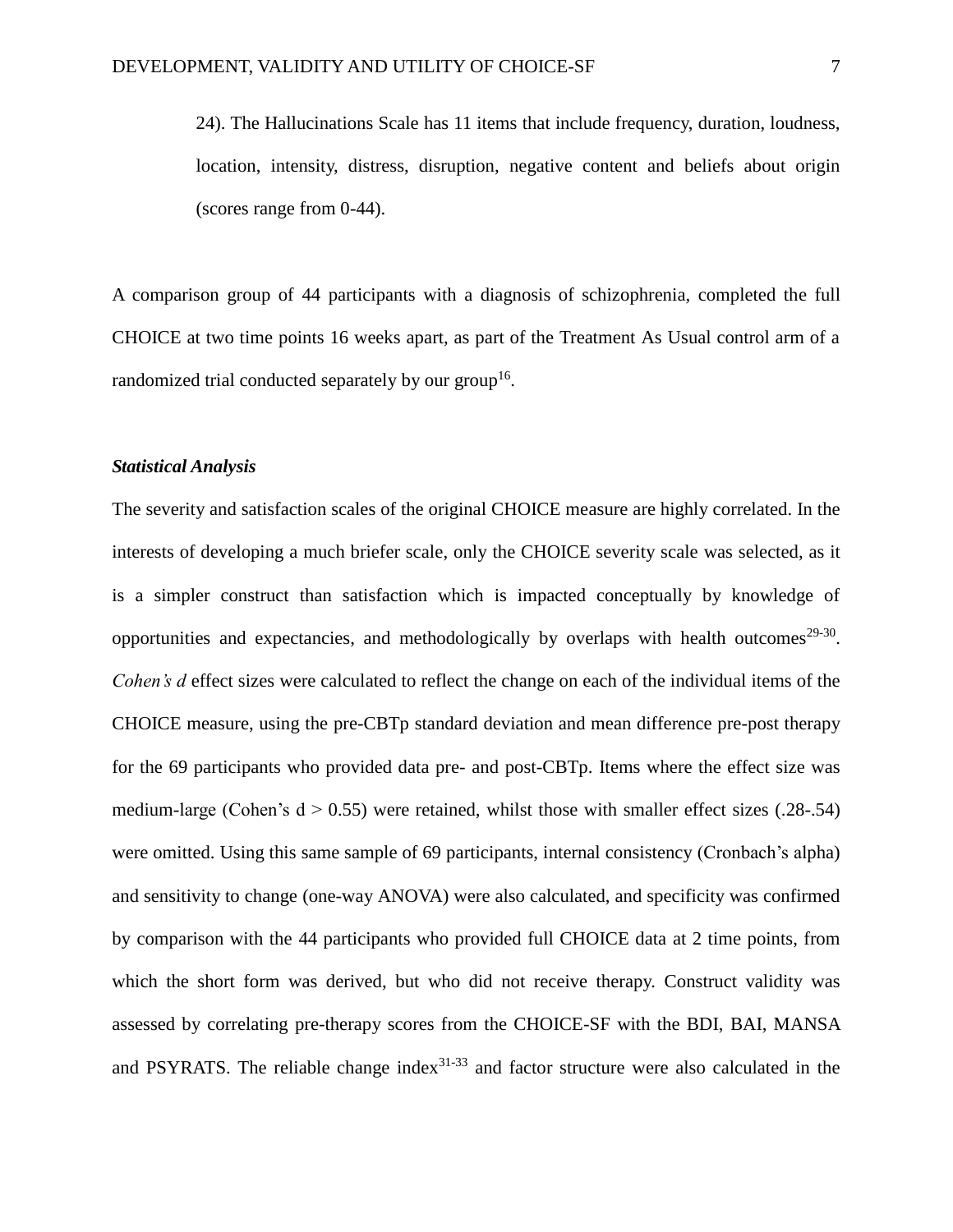whole sample of 242 participants, the latter using principal axis factoring. The Kaiser-Meyer-Olkin (KMO) value was 0.91, and the Bartlett's Test of Sphericity reached significance, thus supporting the suitability of the data for factor analysis. Sample sizes were large, and greater than those reported for reliability and factor analysis in the original CHOICE paper. The single factor, high loading items, communalities in the 0.5 range, with  $> 20-30$  participant per item provide sufficient power and a robust factor structure for both EFA and CFA analysis $34-36$ . For the sensitivity analysis, a sample size calculation based on a medium pre-post effect size consistent with published literature (Cohen's d=0.4) using a 2-sided paired t-test at the 5% alpha level and 80% power, resulted in a minimum required sample size of N=59.

#### *Secondary Validation Phase.*

#### *Participants*

The factor structure of the CHOICE-SF was further examined using data provided by a further 354 transdiagnostic voice-hearing participants who attended an initial assessment at the Sussex Voices Clinic (a specialist outpatient service offered by Sussex Partnership NHS Foundation Trust) between May 2014 and June 2018, and completed the CHOICE-SF. Sensitivity to change of the CHOICE-SF was examined in 51 of these 354 participants who also completed the CHOICE-SF following at least 2-4 sessions of Coping Strategy Enhancement for voices $37$ delivered by therapists with a range of expertise, and either: 8-12 sessions of group person based cognitive therapy for distressing voices<sup>16</sup>, 6-16 sessions of individual relating and assertiveness therapy for voices<sup>18</sup>, or  $6-8$  sessions of individual Guided self-help cognitive behavioural Intervention for distressing VoicEs<sup>19</sup>, delivered by expert therapists.

#### *Analysis*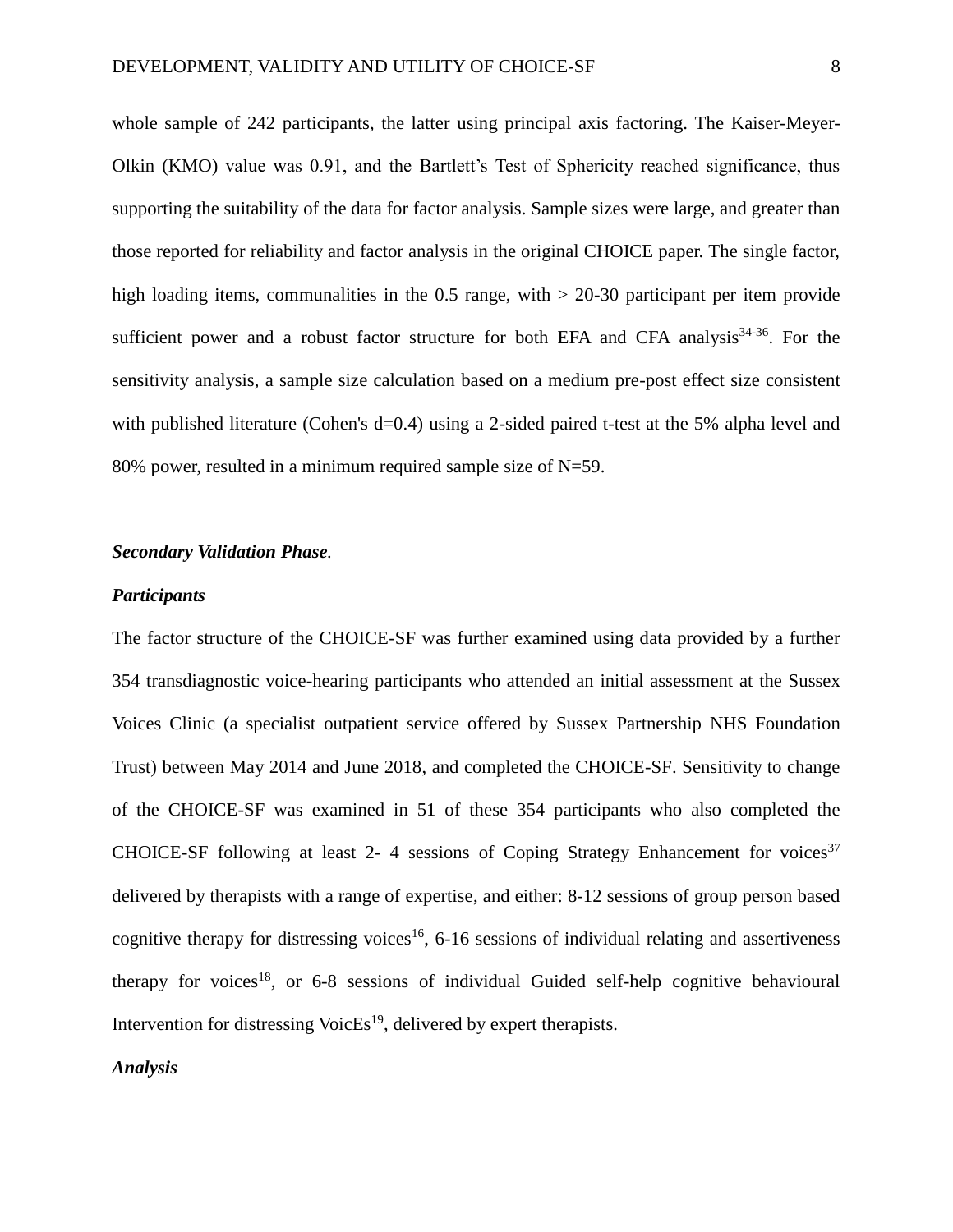In the second validation phase, an a priori model of the questionnaire data was tested using Confirmatory Factor Analysis based on a sample of N=354 participants. The analysis was performed in the R software environment<sup>38</sup>, using the lavaan package  $39$ , and plots were created using lavaanPlot<sup>40</sup>. Full Information Maximum Likelihood estimation was used in order to handle missing data points whilst improving bias and efficiency<sup>41</sup>. In addition to the Chi-Square test of exact fit, model fit was assessed using global and local fit indices: CFI (Comparative Fit Index)<sup>42</sup>, TLI (Tucker-Lewis Index)<sup>43</sup>, GFI (Goodness of Fit Index), as well as RMSEA (root mean square error of approximation)<sup>44</sup> and SRMR (standardized root mean square residual)<sup>45</sup>. The magnitude and significance of factor loadings of the resulting model was also evaluated.

Two paired t-tests were then conducted to test the measure's sensitivity to change between baseline and follow-up: the first using the mean score of the 11 CHOICE-SF items; and the second using the personal goal item alone. The personal goal item was analysed separately, as this item is personal to the individual and is not necessarily completed by all service users. Bayes factors were also calculated where possible, as they enable a distinction between results that refute a hypothesis and those that reflect insufficient evidence, from which no conclusions can be  $d$ rawn<sup>46-47</sup>.

#### **Results**

#### *Development phase*

#### *Participants*

Characteristics of the participants who took part in the development of the CHOICE-SF can be found in Table 1.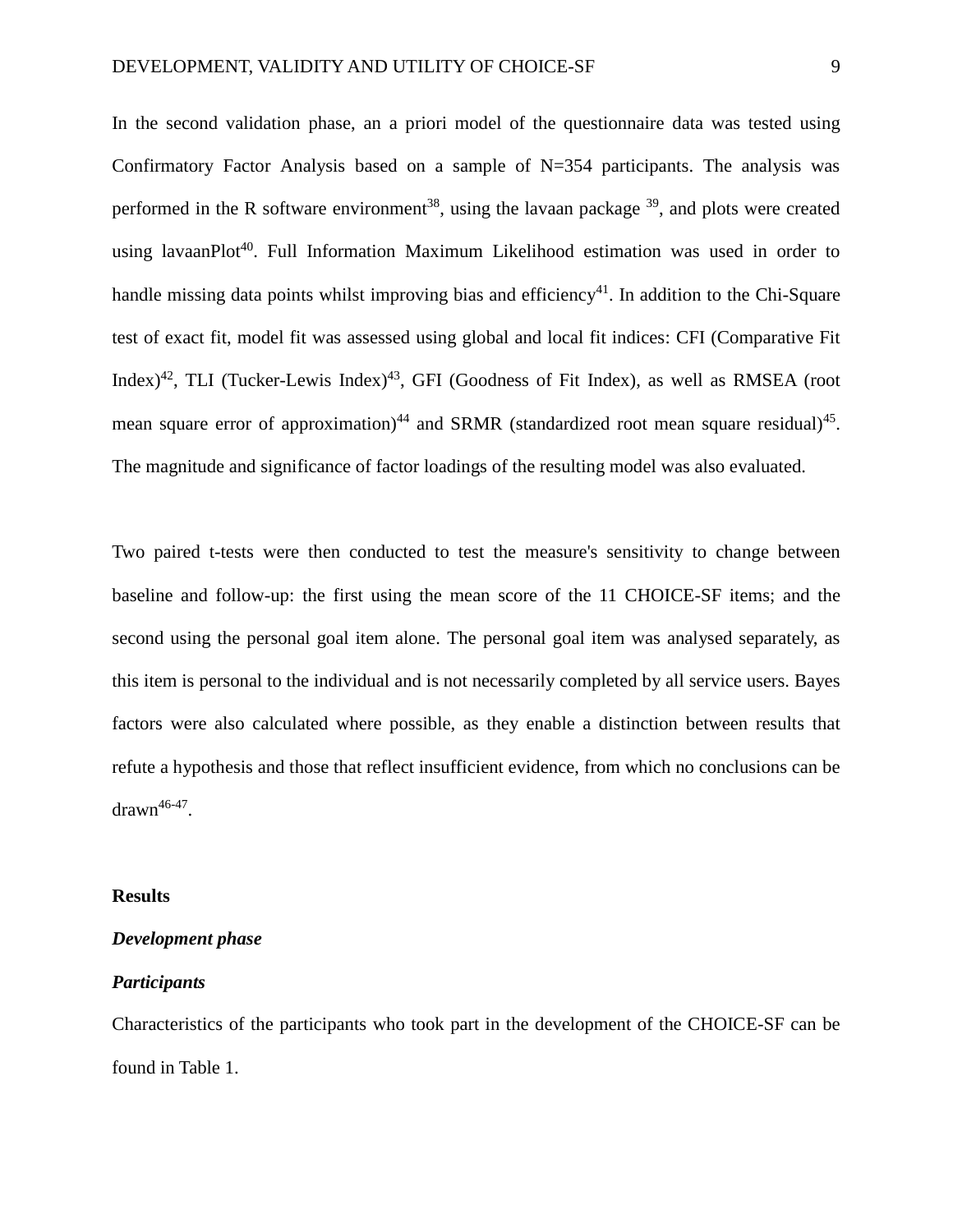[Insert Table 1 about here]

#### *Development of the short form*

#### *Item selection*

12 out of 24 items had medium-large effect sizes (Cohen's d ranging from 0.55-0.77) for change with CBTp in the full ( $n = 69$ ), and even larger effect sizes (Cohen's d ranging from 0.64-0.98) in the smaller sub-sample (n=24/69) with immediate pre-post therapy data. One of these items: 'The ability to question the way I look at things' overlapped conceptually with another 'The ability to see things from another point of view', and internal consistency was found to be marginally greater (Cronbach's  $\alpha = 0.93$ ) with the former item. Therefore, only the first was included, to provide a final CHOICE short form measure (see Supplementary materials for the final CHOICE-SF) comprising 11 items, and 1 blank item for recording a personal goal.

#### *Internal consistency, construct validity and sensitivity to change*

The final CHOICE-SF had high internal consistency [Cronbach's  $\alpha$  = 0.93], and was highly sensitive to change with CBTp  $\lceil d(f(68), t= -6.08, p<.001, (CI_{(95)} = -2.19 - 1.10) \rceil$  with a large effect size for change [Cohen's  $d = -0.84$ ; (CI<sub>(95)</sub> =  $-1.15 - -0.54$ ]. The same sensitivity and effect size calculations for the original full CHOICE in the same 69 participants, yielded slightly lower effect size,  $\left[ df(68) \right]$ , t= -5.56, p<.001,  $\left( CI_{(95)} = -1.98 - 0.93 \right)$ ; Cohen's d =- 0.73;  $\left( CI_{(95)} = -1.98 - 0.93 \right)$ 1.03 - -0.44)]. In contrast, and in support of the specificity of change to the intervention, the comparison group who received no intervention, experienced no significant change on the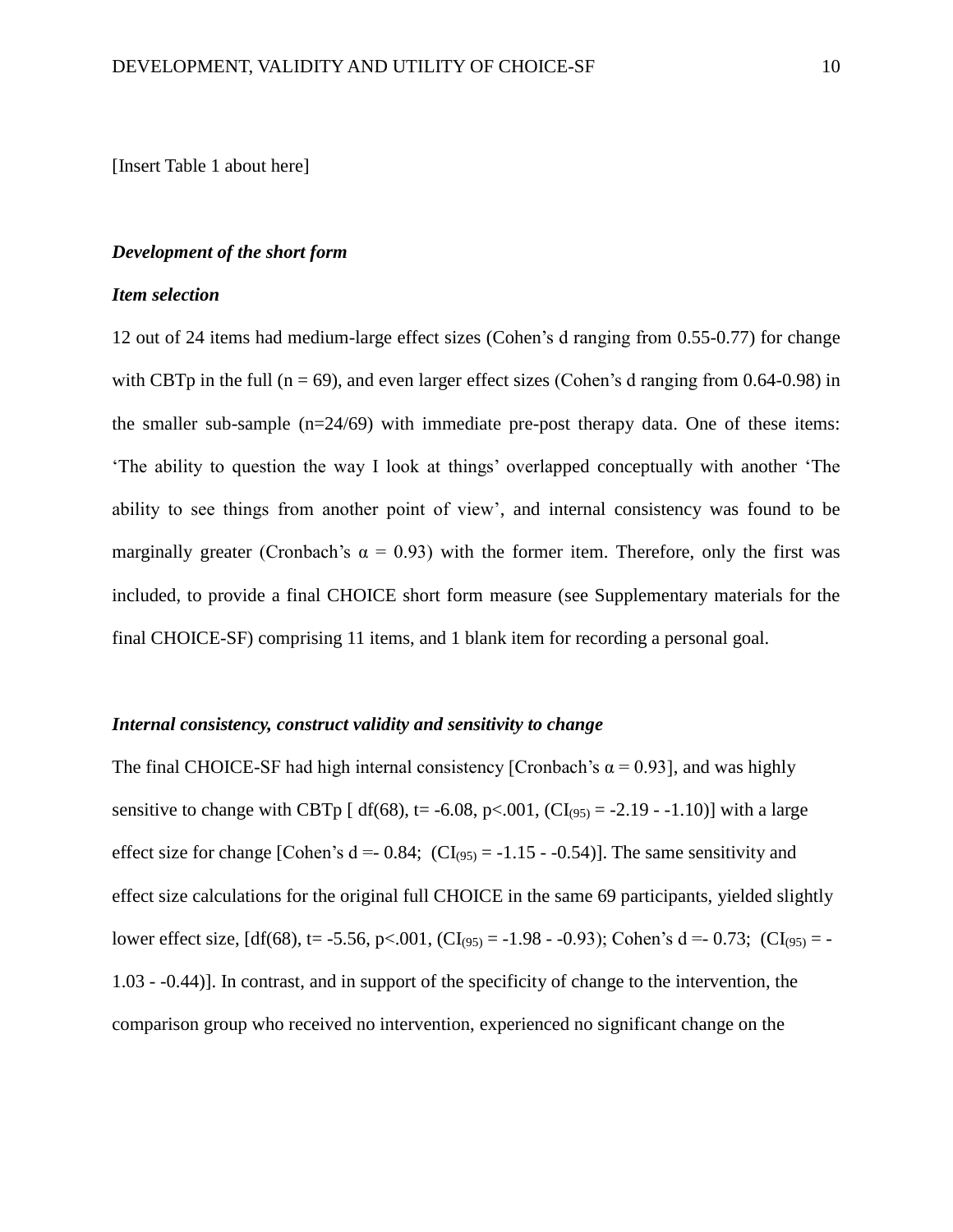# CHOICE-SF  $[df(43), t=-1.09, p=0.28, (CI_{(95)}=-1.09 - 0.20);$  Cohen's  $d = -0.15$ ;  $(Cl_{(95)}=-0.57 -$ 0.27)]

Construct validity was good with the CHOICE-SF mean score correlating positively with the MANSA (r=0.70 p<.001) and negatively with the BDI (r= -0.70 p < .001 n=68) and BAI (r = -0.52 p $\lt$ .001 n=68). However, the CHOICE-SF did not correlate with the PSYRATS delusions  $(r= -0.277 \text{ p} = .069 \text{ n} = 45)$  or voices scales  $(r= -0.313 \text{ p} = .098 \text{ n} = 30)$ . These findings are consistent with and stronger than those for the original CHOICE measure where the severity scale correlated significantly with the MANSA  $(r=0.52)$ , BDI  $(r=-0.70)$ , BAI  $(r=-0.48)$ , distress/disruption items on the PSYRATS (r=-0.26-0.28), but not with traditional PSYRATS symptom measures of conviction with delusions ( $r=0.11$ ), or frequency, location or beliefs about voices  $(r=0.01 \text{ to } 0.10)^{12}$ .

#### *Initial Factor Analysis*

Following item selection, internal consistency, validity and sensitivity analysis, a principal axis factoring analysis, was conducted on the larger sample of 242 participants. This revealed a single factor with an eigenvalue exceeding 1, which explained 52.3%, of the variance. The factor loadings are presented in Table 2.

[Insert Table 2 about here]

#### *The reliable change index*

The Reliable Change Index  $(RCI)^{31-33}$  for CHOICE-SF was calculated for items 1-11 only (as the goal item is not used by all service users), using the standard deviation (SD=1.983) from the full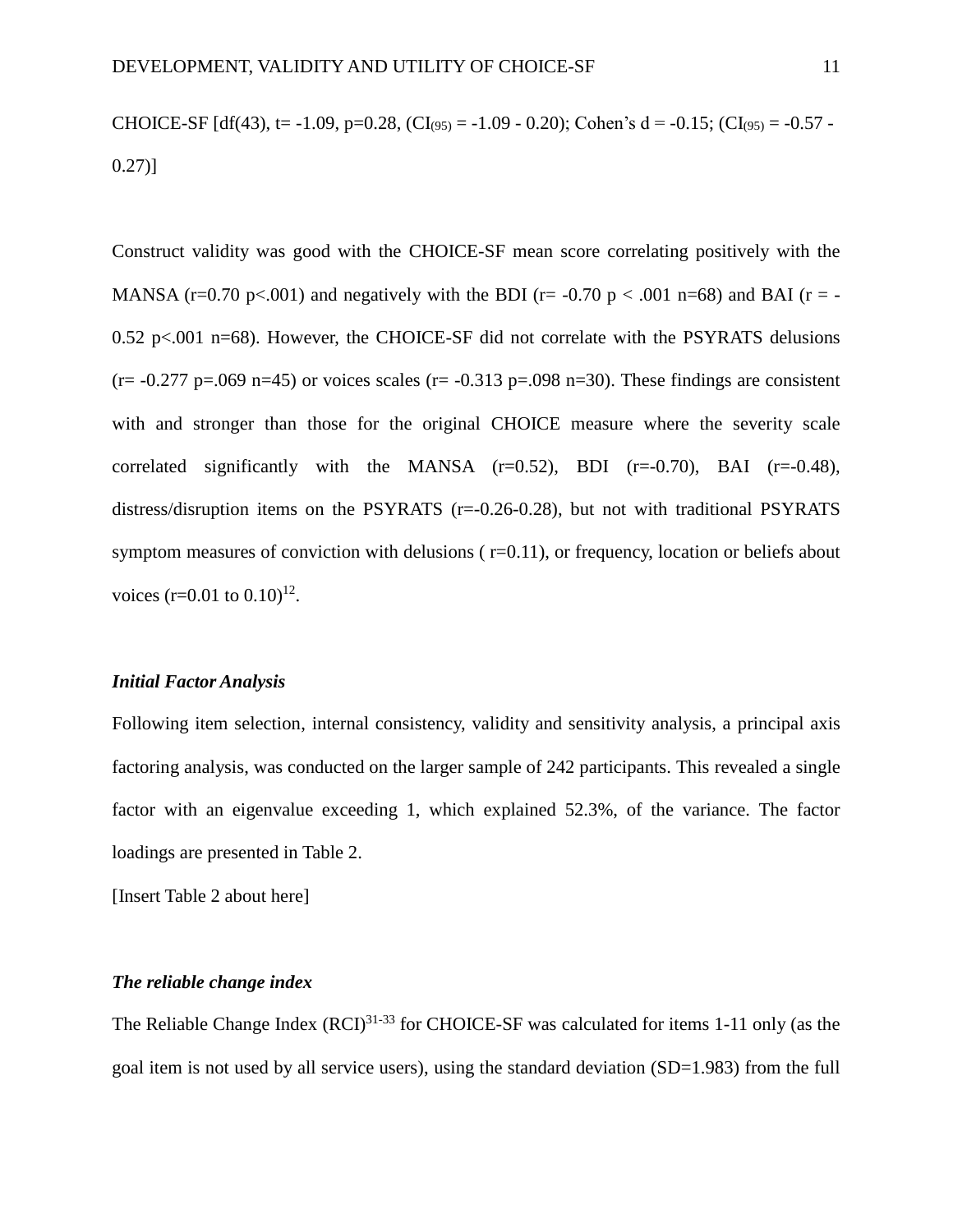242 participant sample. The RCI was found to be 1.45, indicating that a change in mean score of 1.45 points or more is considered a statistically reliable change. This compares to the RCI derived from the standard deviation (1.93) and reliability (0.83) of the original CHOICE questionnaire<sup>12</sup> of 2.2 points. With regards to the initial development sample (n=69), 82% of this sample demonstrated some improvement, i.e. an increase in total score, on the CHOICE-SF following CBTp and over half of participants (53%) showed a statistically reliable improvement, of at least 1.45 points on the CHOICE-SF.

#### *Secondary validation of the short form.*

#### *Participants*

Characteristics of participants who took part in the secondary validation can be found in Table 3. [Insert Table 3 about here]

#### *Secondary factor analyses*

For the CFA model of a single 'Psychological Recovery' factor with 11 indicators, the Chi-Square test was significant,  $\chi^2$ =175.408, df=44, p<.001, as can occur in smaller datasets. Other fit indices suggested a good or acceptable level of approximate fit: CFI=0.942, TLI=0.942, GFI=0.953, RMSEA=0.092,  $CI<sub>(90)</sub>$  [0.076; 0.106] and SRMR=0.042. In order to evaluate potential errors of model specification, the standardised residuals matrix was evaluated as suggested by Kline<sup>48</sup>. Two adjacent items  $(Q9)$ : Understanding myself and my past and  $Q10$ : Understanding my experiences) were found to have a high  $(>1.10)$  residual.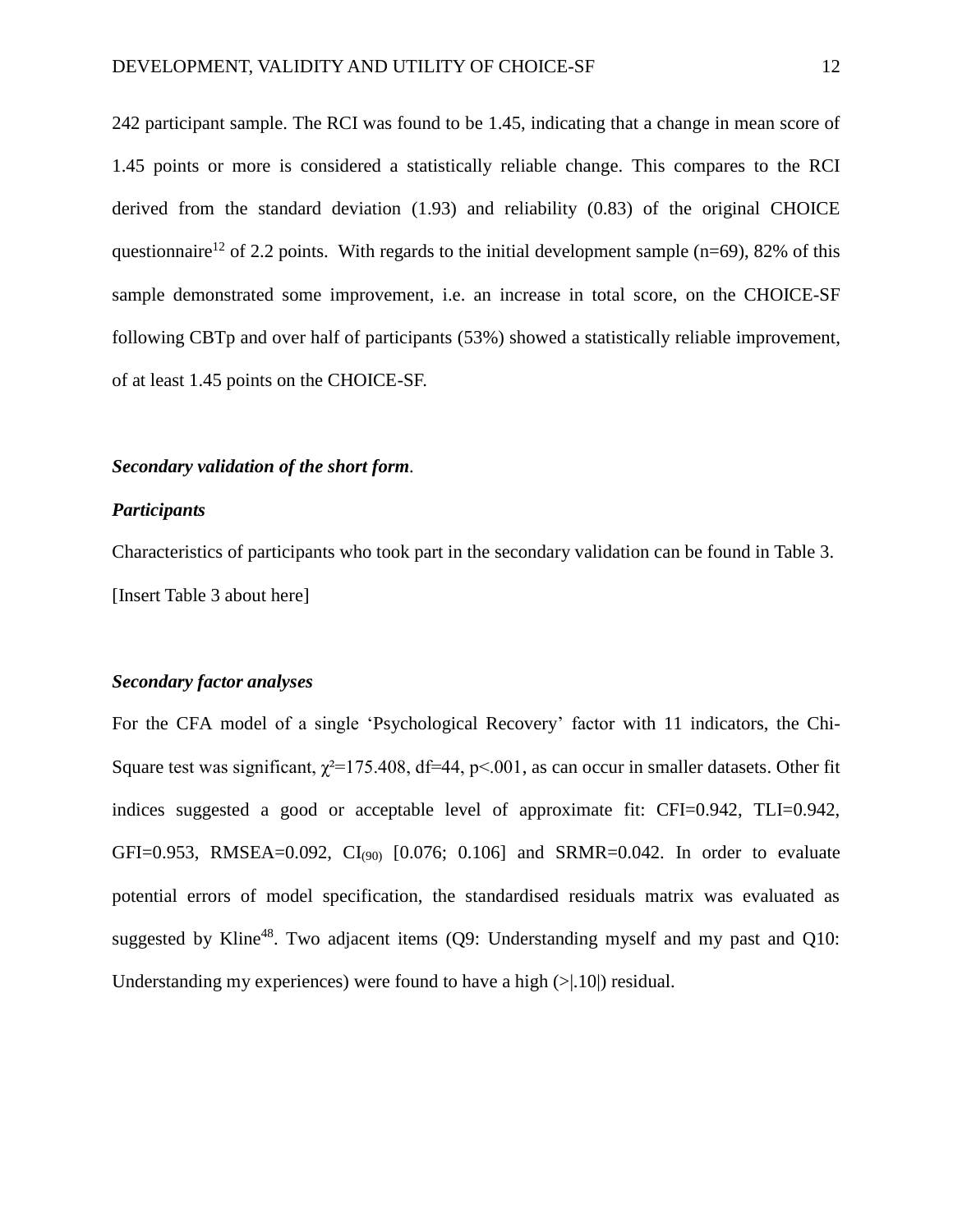The CFA model allowing for correlated errors between Q9 and Q10 improved model fit resulting in a lower but significant Chi Square value,  $\chi^2=92.124$ , df=43, p<.001. Other indices also suggested an improved fit compared to the previous model, CFI=0.978, TLI=0.972, GFI=0.975. The root mean square error of approximation estimate was RMSEA= $0.057$ , CI<sub>(90)</sub> [0.041; 0.073] allowing the rejection of the poor-fit hypothesis  $(< 10$ ). The SRMR also decreased and was below the value of 0.08, SRMR = 0.029. All factor loading (ranging from 0.667 and 0.815) were significant indicators of Psychological Recovery, as displayed below in Table 4.

#### *Secondary sensitivity to change*

The t-tests assessing sensitivity to change again revealed a significant difference between baseline and post-therapy mean score for the CHOICE-SF (11 items)  $\left[ df(50)$ , t = 5.34, p<0.001,  $(CI_{(95)} = 2.04 - .92)$ , Bayes factor = 38614). A larger significant difference was found for the personal goal item  $[df(53), t = 7.93, p < 0.0001, (CI<sub>(95)</sub> = 2.19 - 3.67),$  Bayes factor = 846). Bayes factors were greater than 100, which demonstrates that these effects are strong evidence of change over time with  $CBTp^{47}$ .

#### **Discussion**

We aimed to develop and validate a short version of the CHOICE measure for use in research and clinical practice, with a specific view to it being sensitive and suitable for use over shorttime scales and on a sessional basis. A one-page version (CHOICE-SF) was developed from the original severity scale, containing  $11$  items  $+1$  personal goal, which retained a clear single factor structure, was highly sensitive to change and showed high internal consistency, validity and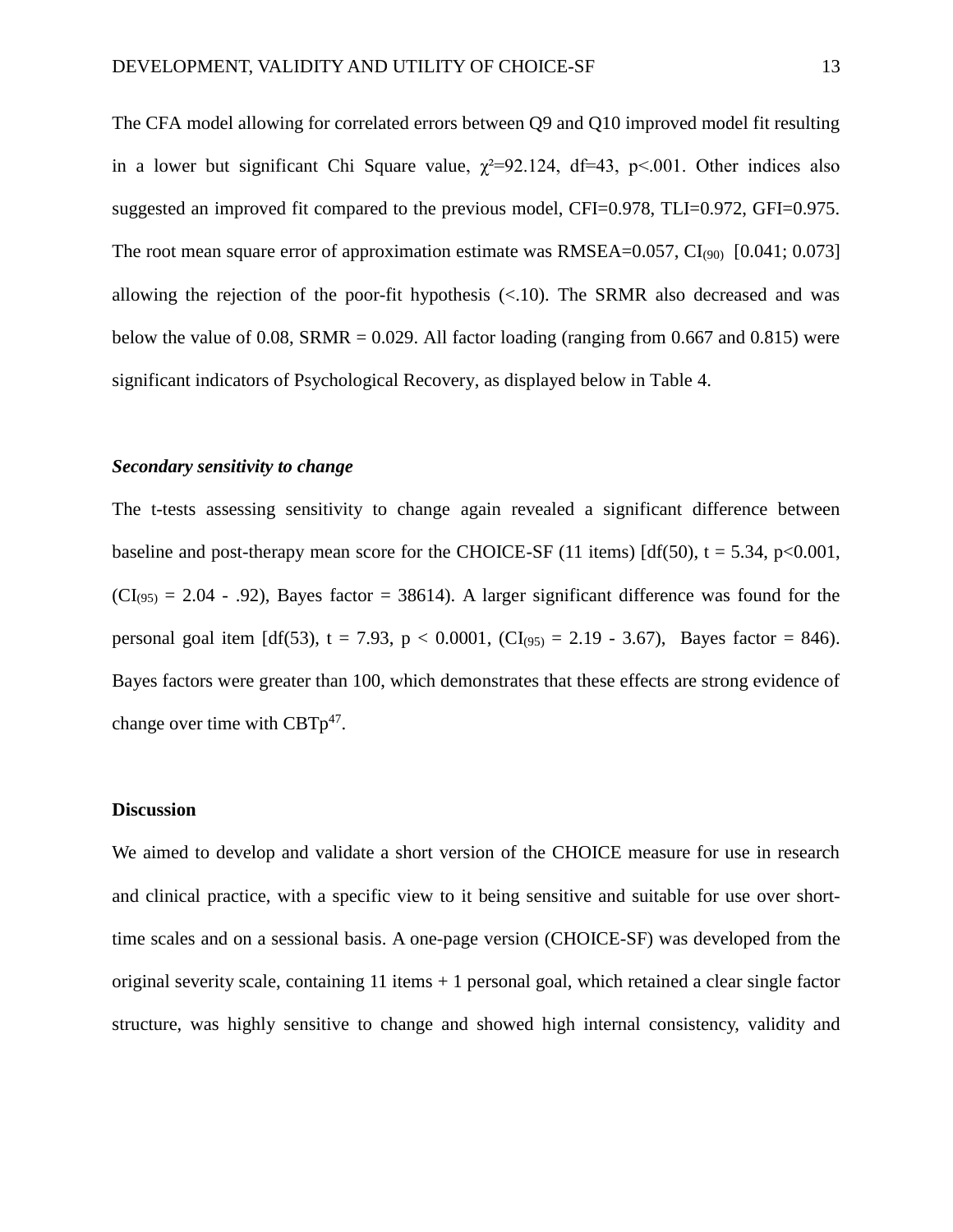utility for research and clinical practice, as evidenced by its already rapid adoption in a broad range of contexts  $^{11, 49-64}$ .

The CHOICE-SF continues to incorporate both cognitive and coping outcomes that are amenable to change with CBTp, as well as well-being outcomes such as peace of mind. The single factor structure was stable across 2 datasets from different clinics in different mental health services. It correlated closely with affect and quality of life, but not delusions and voices measures, and as such supports its discriminant validity from positive symptom measures.

Since the development of the CHOICE-SF it has already been used in six recent or on-going trials<sup>11, 49-53</sup>, three pilot-feasibility studies<sup>54-56</sup>, two case studies<sup>57-58</sup>, one case series<sup>59</sup> and five observational studies<sup>60-64</sup>. However, as noted by Stevens and colleagues<sup>64</sup>, no psychometric properties have been available for this short form. Fornells-Ambroio *et al.* 61, used the CHOICE-SF at every session in an IAPT-SMI demonstration site for people with psychosis. The authors found that the CHOICE-SF was well received, with  $71\%$  (n = 64) of clients surveyed at the end of therapy reporting it to be actively helpful. Qualitative analysis found that using the CHOICE-SF was helpful for monitoring improvements although it could be less helpful when progress was not being made. Furthermore, the goal-setting item in the CHOICE-SF was particularly valued by service users<sup>61</sup>. In a further paper from the same IAPT-SMI site, the authors reported that paired completion rates i.e., a minimum of two CHOICE-SF being completed over the course of therapy, were high at  $97\%$ <sup>60</sup>. Interestingly this paper also showed that 77% of patients showed some improvement in CHOICE score following CBTp and 55% showed significant reliable change. These figures are highly consistent with those reported in the current paper where 82%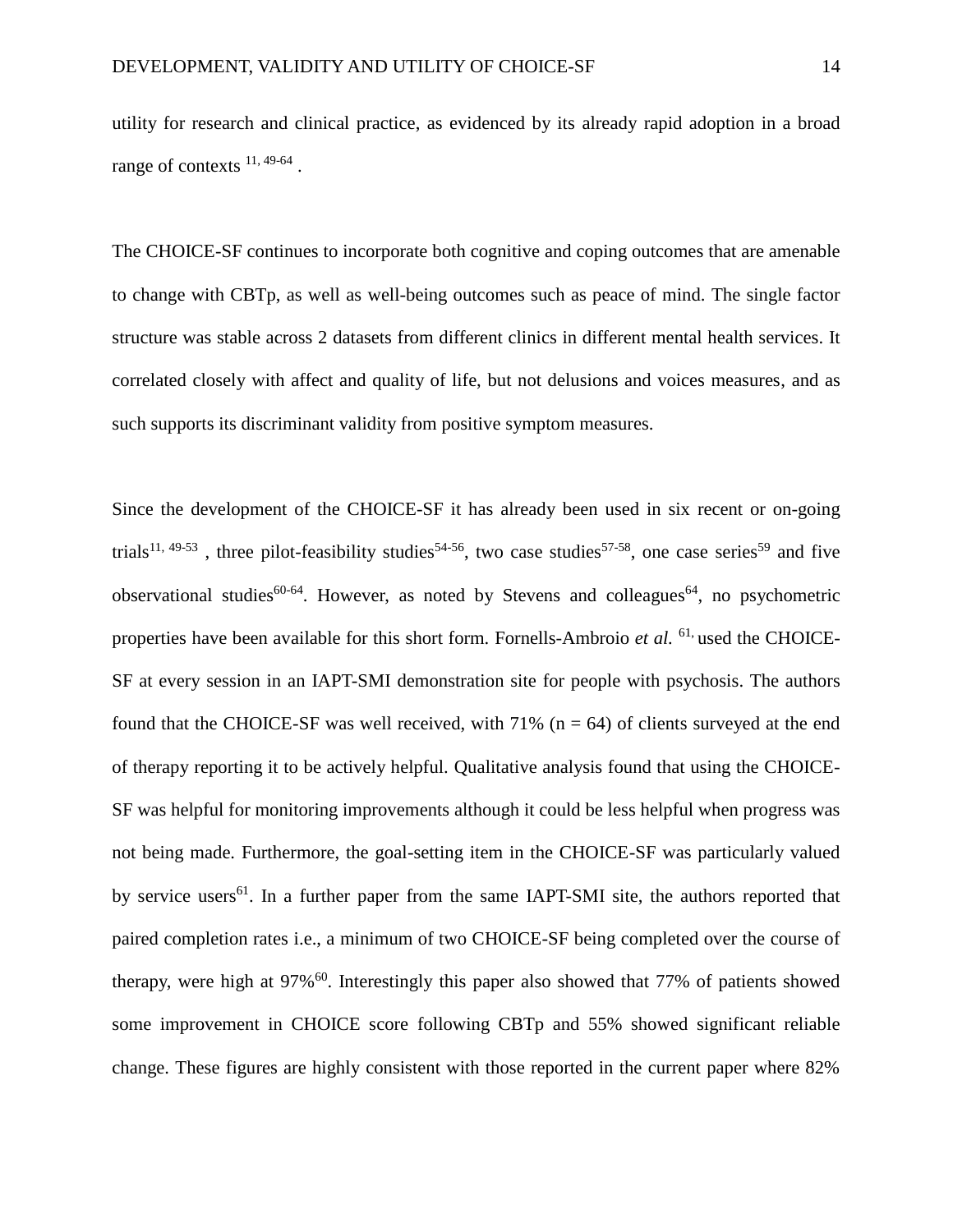of participants showed some improvement and 53% showed reliable change. These studies show that the CHOICE-SF can be implemented and is acceptable and successful in demonstrating reliable change as a routine outcome measure. It can be used within clinical services, including in an IAPT-SMI demonstration site, and in research trials that evaluate psychological therapies for a range of issues including paranoia, sleep, worry and self-confidence.

The study has several strengths. We have validated the psychometric properties in two transdiagnostic participant populations, one incorporating psychosis symptoms and the second being voice hearers specifically, with different gender distribution. This demonstrates that the measure is valid and sensitive to change in a mixed sample of people severe mental illness, including borderline and emotional unstable personality disorders, complex trauma and depression as well as psychosis. Furthermore, people from black Caribbean or African populations are 2.4 to 14.4 times more likely to develop psychosis compared to other ethnic groups<sup>65-66</sup>. This ethnic variation is captured in the initial sample where  $26\%$  of service users were black Caribbean or African, this suggesting that the CHOICE-SF can be used across a mixed, heterogeneous population. It has similar internal consistency and validity, but enhanced sensitivity to change compared to the original measure, and facilitates a focus on other aspects of change besides positive symptom. It retains a personal goal item which is liked by service users, valuable in shaping therapy focus, and particularly sensitive to change. Although we have not directly compared acceptability and ease of use between CHOICE and CHOICE-SF, the latter is much shorter, and simpler to complete and score, comprising only one sub-scale, making it highly valuable for use in research and routine clinical services.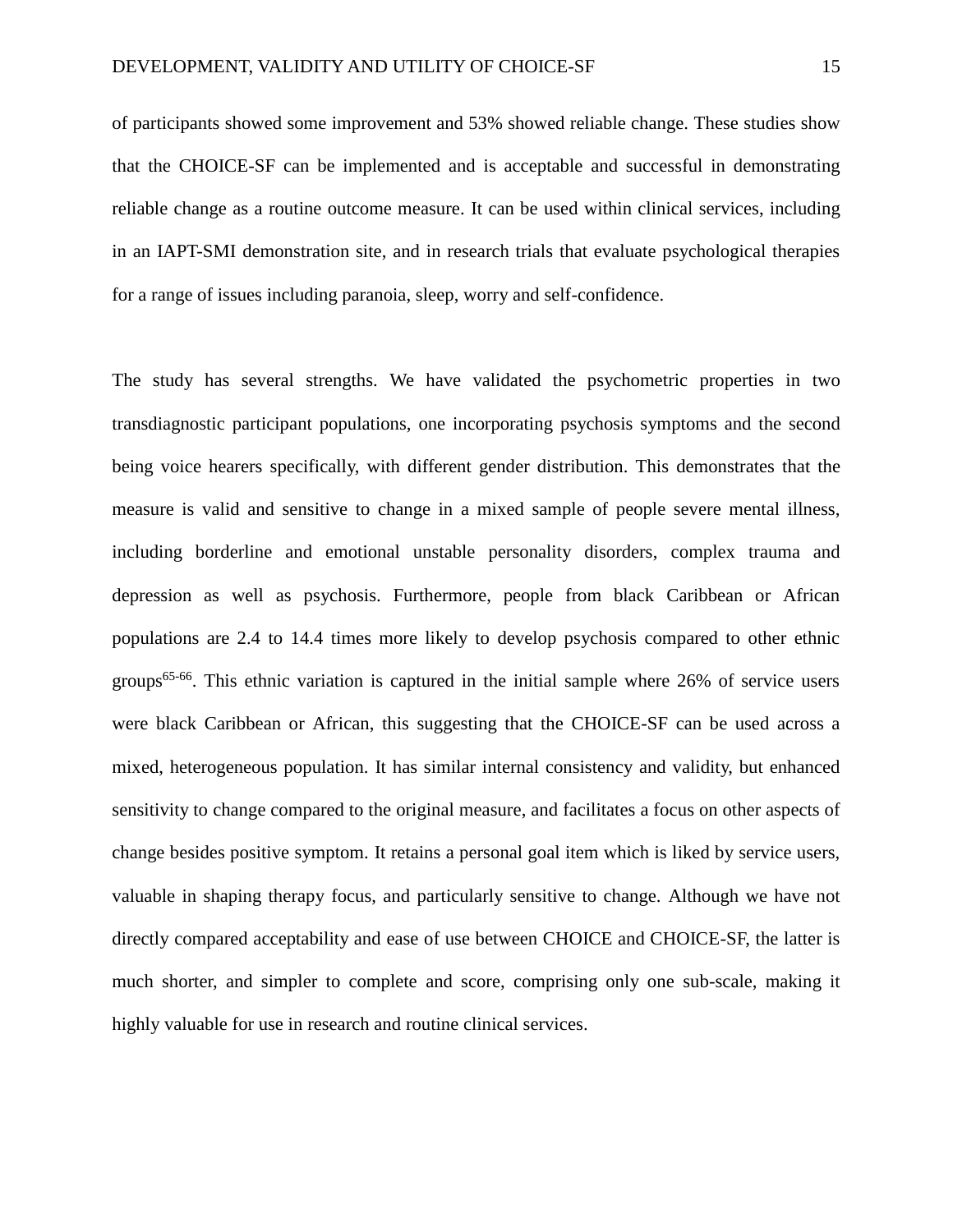In terms of limitations, the initial item selection, internal consistency and construct validity of the CHOICE-SF were calculated in a comparatively small sample. Item selection was informed by effect sizes which are not influenced by sample size, and although small samples, can lead to biases in sample selection, the current study utilised an unselected heterogenous clinical sample, with high ecological validity. The sample size may have contributed to the lack of significant correlation with psychosis symptoms, in contrast to quality of life and emotional symptoms. The low correlation values with psychosis symptoms, are however, in line with the recovery and CBTp literature, and with our previous study, where psychosis symptoms are not necessarily related to well-being or to important CBTp outcomes. Black African and Caribbean service users were slightly under-represented in the secondary validation sample (2% compared to 3% in the general population)<sup>67</sup> with some under-representation of Asian populations in both samples, (General population  $= 6.9\%$  vs Initial validation  $= 2.90\%$  and Baseline secondary validation sample  $= 4\%$ ).

#### **Conclusions**

The CHOICE-SF is an 11-item patient reported service-user led psychological recovery outcome measure with high validity, internal consistency and sensitivity to change, with an additional item for a personal goal, which has been found to be highly regarded by service users<sup>61</sup>. It is applicable to a broad and heterogeneous service user population and can be employed on a session-by-session basis to evaluate psychological therapy outcomes for Severe Mental Illness.

#### **Acknowledgements**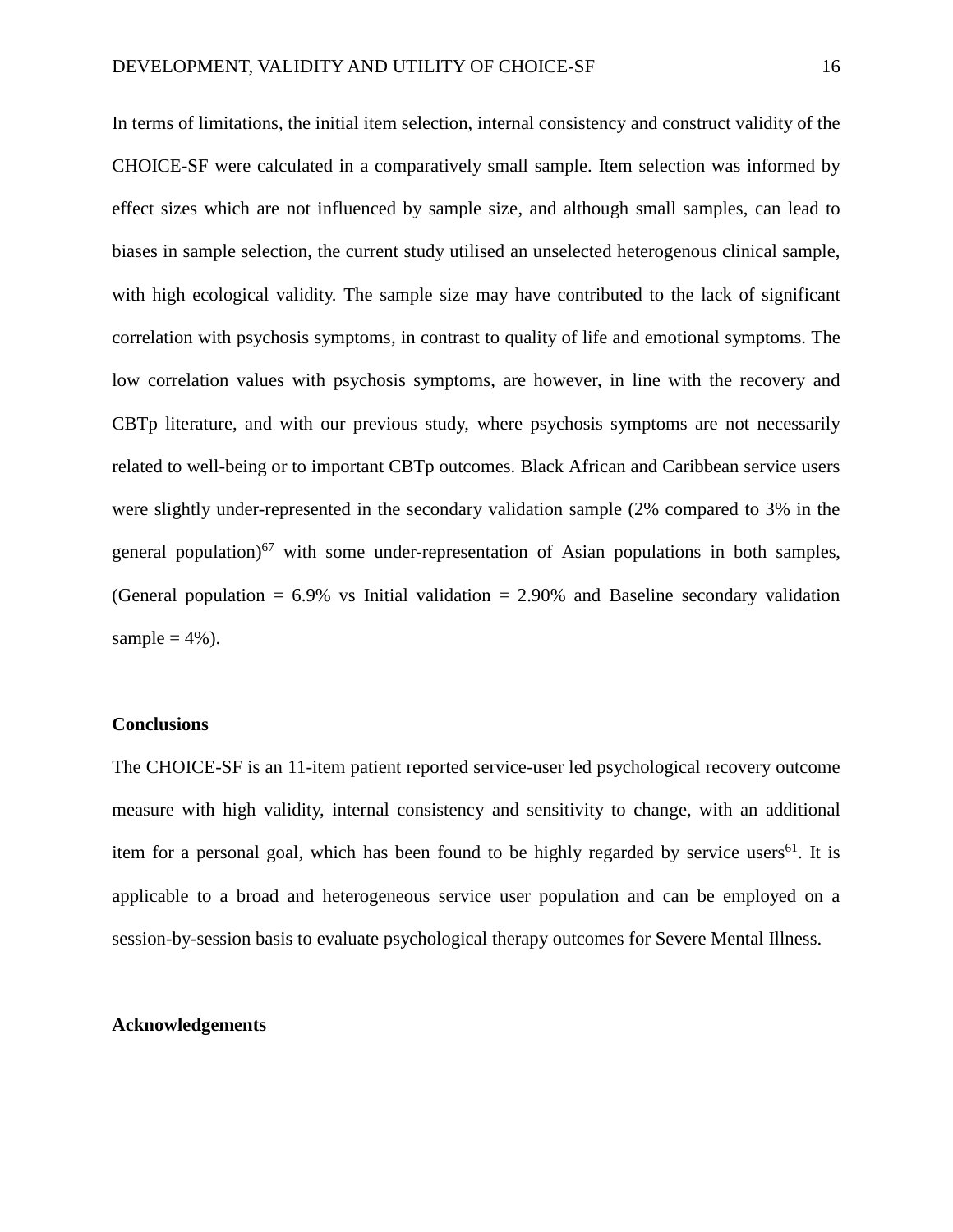The authors have declared that there were no financial conflicts of interest in relation to the subject of this study.

# **Funding**

This research received no specific grant from any funding agency, commercial or not-for-profit sectors.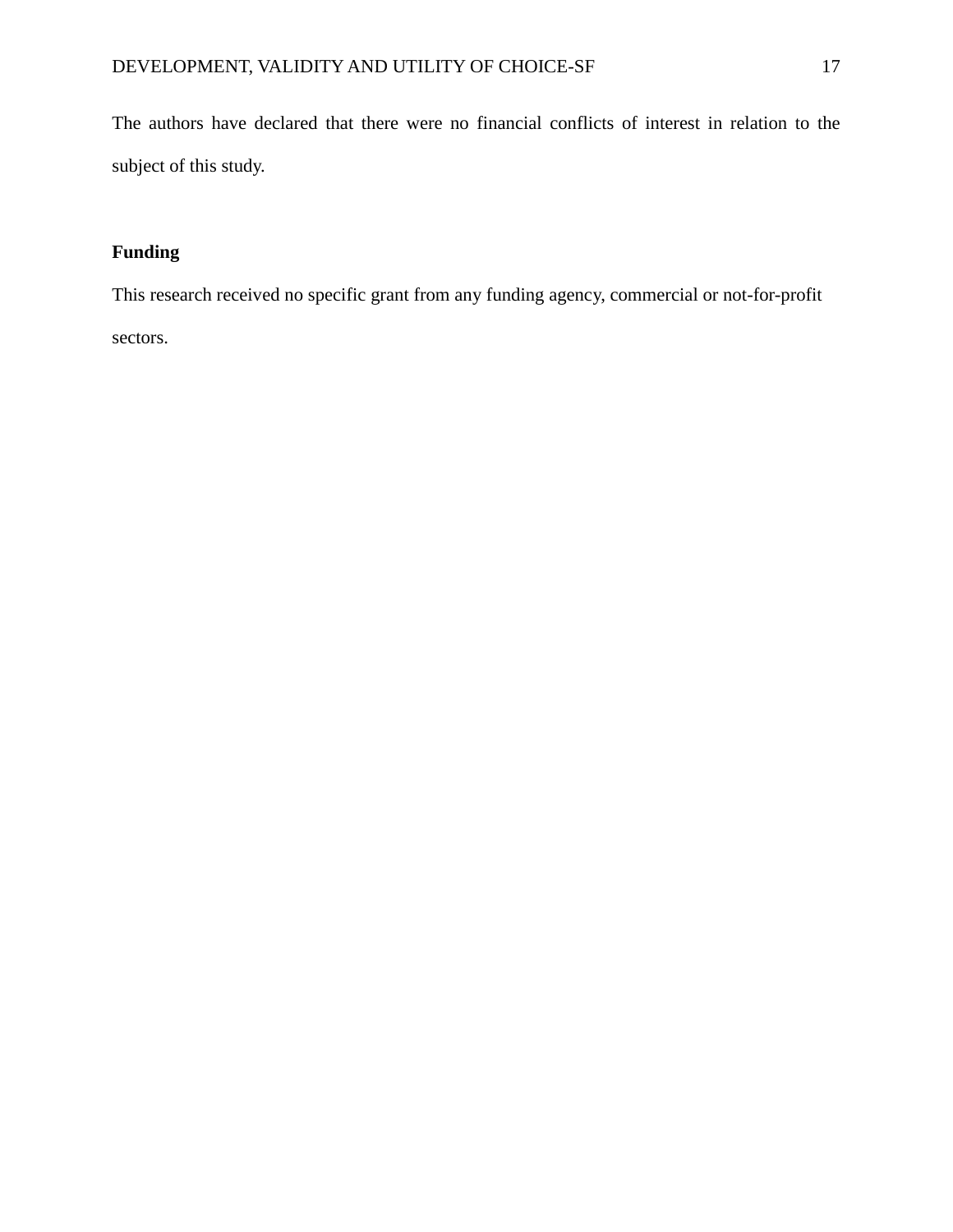# **Ethical Standards**

The authors assert that all procedures contributing to this work comply with the ethical standards of the relevant national and institutional committees on human experimentation and with the Helsinki Declaration of 1975, as revised in 2008.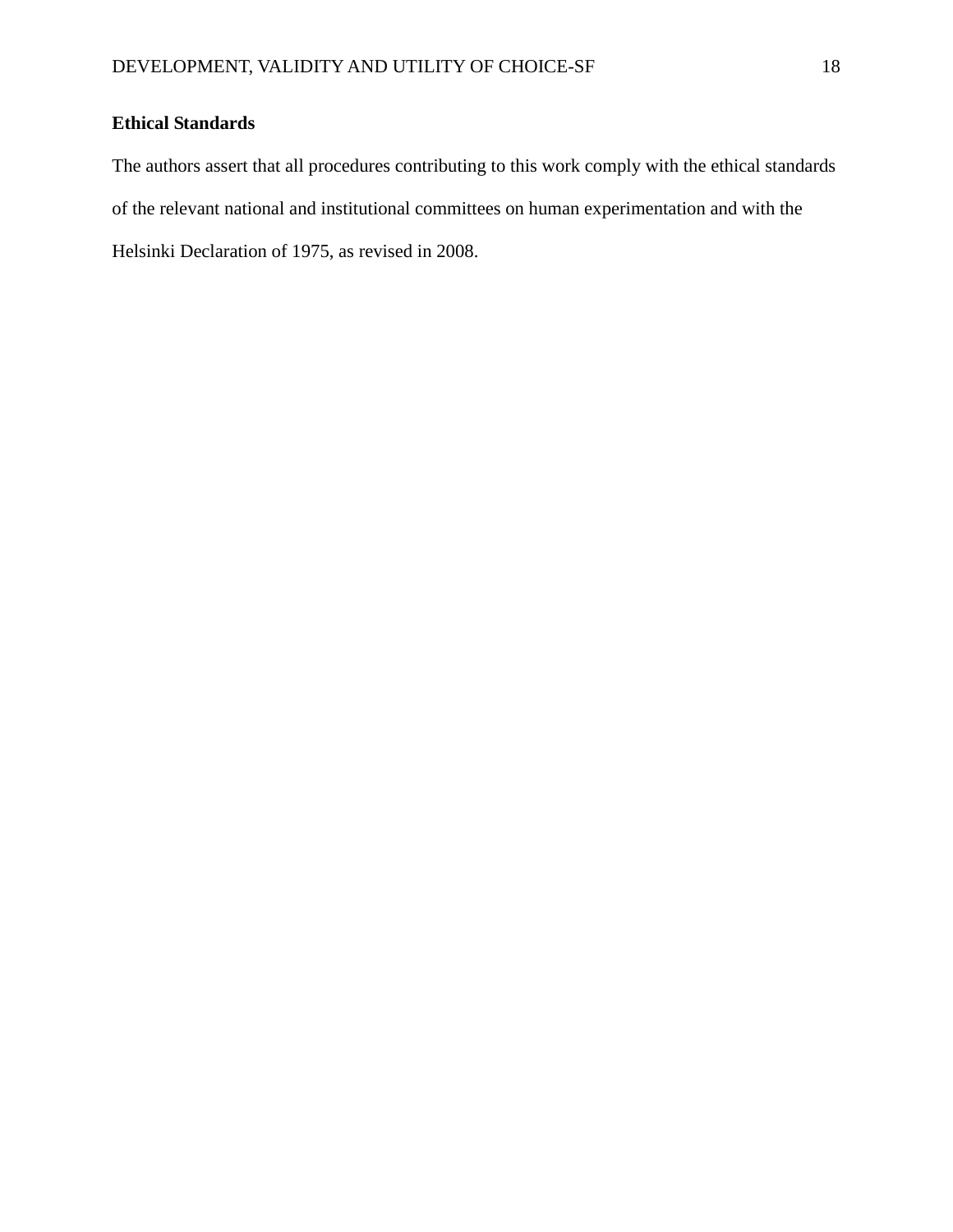#### **References**

- 1. National Institute for Health and Care Excellence (2016). Implementing the Early Intervention in Psychosis Access and Waiting Time Standard: Guidance. *National Collaborating Centre For Mental Health*.
- 2. Bighelli I, Salanti G, Huhn M et al. Psychological interventions to reduce positive symptoms in schizophrenia: systematic review and network meta-analysis. *World Psychiatry*. 2018;17(3):316-329.
- 3. Birchwood M, Trower P. The future of cognitive-behavioural therapy for psychosis: not a quasi-neuroleptic. *Br J Psychiatry*.2006;188:107–108.
- 4. Byrne, R. CBT for psychosis: Not a 'quasi-neuroleptic'. *Br J Psychiatry.* 2014;204:488– 489.
- 5. Garety P, Bebbington P, Fowler D, Freeman D, Kuipers E. Implications for neurobiological research of cognitive models of psychosis: A theoretical paper. *Psychol Med.* 2007;37:1377-1391.
- 6. Morrison A, Renton J, French P, Bentall RP. *Think you're crazy? Think again: A resource book for cognitive therapy for psychosis*. Hove: Routledge; 2008.
- 7. Perkins R. What constitutes success? The relative priority of service users' and clinicians' views of mental health services. *Br J Psychiatry.*2001;179:9–10.
- 8. Iqbal Z, Birchwood M, Chadwick P, Trower P. Cognitive approach to depression and suicidal thinking in psychosis: 2. Testing the validity of a social ranking model. *Br J Psychiatry.*2000;177:522-528.
- 9. Gumley A, O'Grady M, McNay L, Reilly J, Power K, Norrie J. Early intervention for relapse in schizophrenia: Results of a 12-month randomized controlled trial of cognitive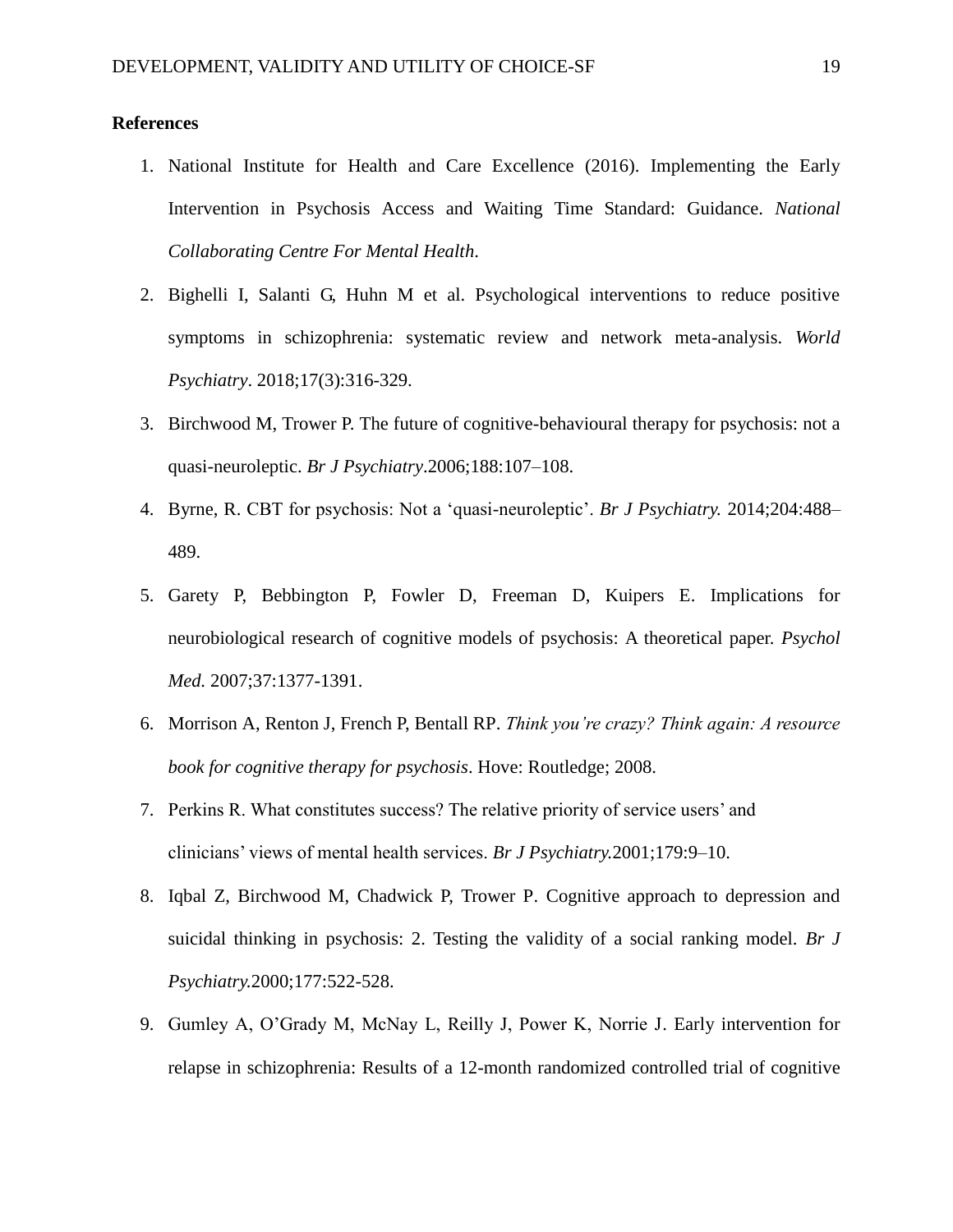behavioural therapy. *Psychol Med.2003;*33:419-431.

- 10. Hall PL, Tarrier N. The cognitive-behavioural treatment of low self-esteem in psychotic patients: a pilot study. *Behav Res Ther.* 2003;41:317-332.
- 11. Freeman D, Pugh K, Dunn G et al. An early Phase II randomised controlled trial testing the effect on persecutory delusions of using CBT to reduce negative cognitions about the self: The potential benefits of enhancing self confidence. *Schizophr Res*. 2014;160(1- 3);186–192.
- 12. Greenwood KE, Sweeney A, Williams S et al. Choice of outcome in cbt for psychoses (CHOICE): The development of a new service user-led outcome measure of CBT for psychosis. *Schizophr Bull.* 2010:36;126-135.
- 13. Priebe S, Kelley L, Golden et al. Effectiveness of structured patient-clinician communication with a solution focused approach (DIALOG+) in community treatment of patients with psychosis - a cluster randomised controlled trial. *BMC Psychiatry.* 2013:26:173.
- 14. Priebe S, Golden E, Kingdon D et al. *Effective patient–clinician interaction to improve treatment outcomes for patients with psychosis: a mixed-methods design*. Southampton (UK): NIHR Journals Library; 2017.
- 15. Lecomte T, Leclerc C, Wykes T, Nicole L, Baki A. Understanding process in group cognitive behaviour therapy for psychosis. *Psychology and Psychotherapy: Theory, Research and Practice*. 2015:88;163-177.
- 16. Chadwick P, Strauss C, Jones AM et al. Group mindfulness-based intervention for distressing voices: A pragmatic randomised controlled trial. *Schizophr Res. 2016:*175;168-173.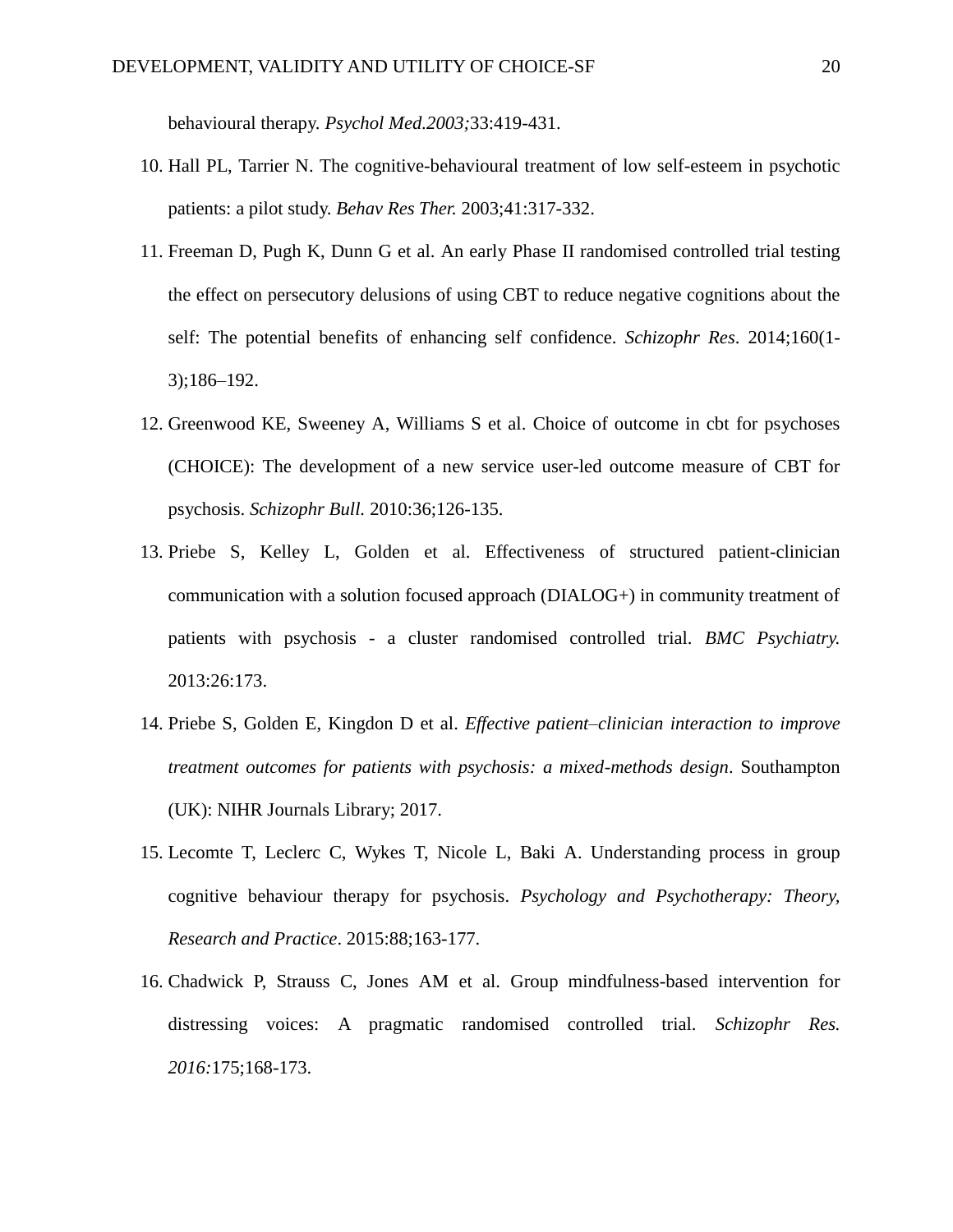- 17. Lincoln TM, Jung E, Wiesjahn M, Schlier B. What is the minimal dose of cognitive behavior therapy for psychosis? An approximation using repeated assessments over 45 sessions. *Eur Psychiatry.* 2016:38;31-39.
- 18. Hayward M, Jones A-M, Bogen-Johnston L, Thomas N, Strauss C. Relating Therapy for distressing auditory hallucinations: A pilot randomized controlled trial. *Schizophr Res.*  2017:183;137-142.
- 19. Hazel CM, Hayward M, Cavanagh K, Jones A-M, Strauss C. Guided self-help cognitivebehaviour Intervention for VoicEs (GiVE): Results from a pilot randomised controlled trial in a transdiagnostic sample. *Schizophr Res.* 2018:195;441–447.
- 20. Cooke A, Basset T, Bentall R et al. *Understanding Psychosis and Schizophrenia: Why people sometimes hear voices, believe things that others find strange, or appear out of touch with reality, and what can change.* Leicester (UK): Division of Clinical Psychology:The British Psychological Society: 2017.
- 21. Lincoln T. *Kognitive Verhaltenstherapie der Schizophrenie: Ein individuenzentrierter Ansatz*. Gttingen: Hogrefe Verlag; 2014.
- 22. American Psychiatric Association. *Diagnostic and statistical manual of mental disorders : DSM-5.* Arlington, VA: American Psychiatric Association; 2014.
- 23. Wood H, Cupitt C, Lavender T. The Experience of Cognitive Impairment in People with Psychosis. *Clin Psychol Psychother.* 2015:22:193-207.
- 24. Peters E, Crombie T, Agbedjro D et al. The long-term effectiveness of cognitive behavior therapy for psychosis within a routine psychological therapies service. *Front Psychol.*  2015:6; 1658.
- 25. Beck AT, Ward CH, Mendelson M, Mock J, Erbaugh, J. An inventory for measuring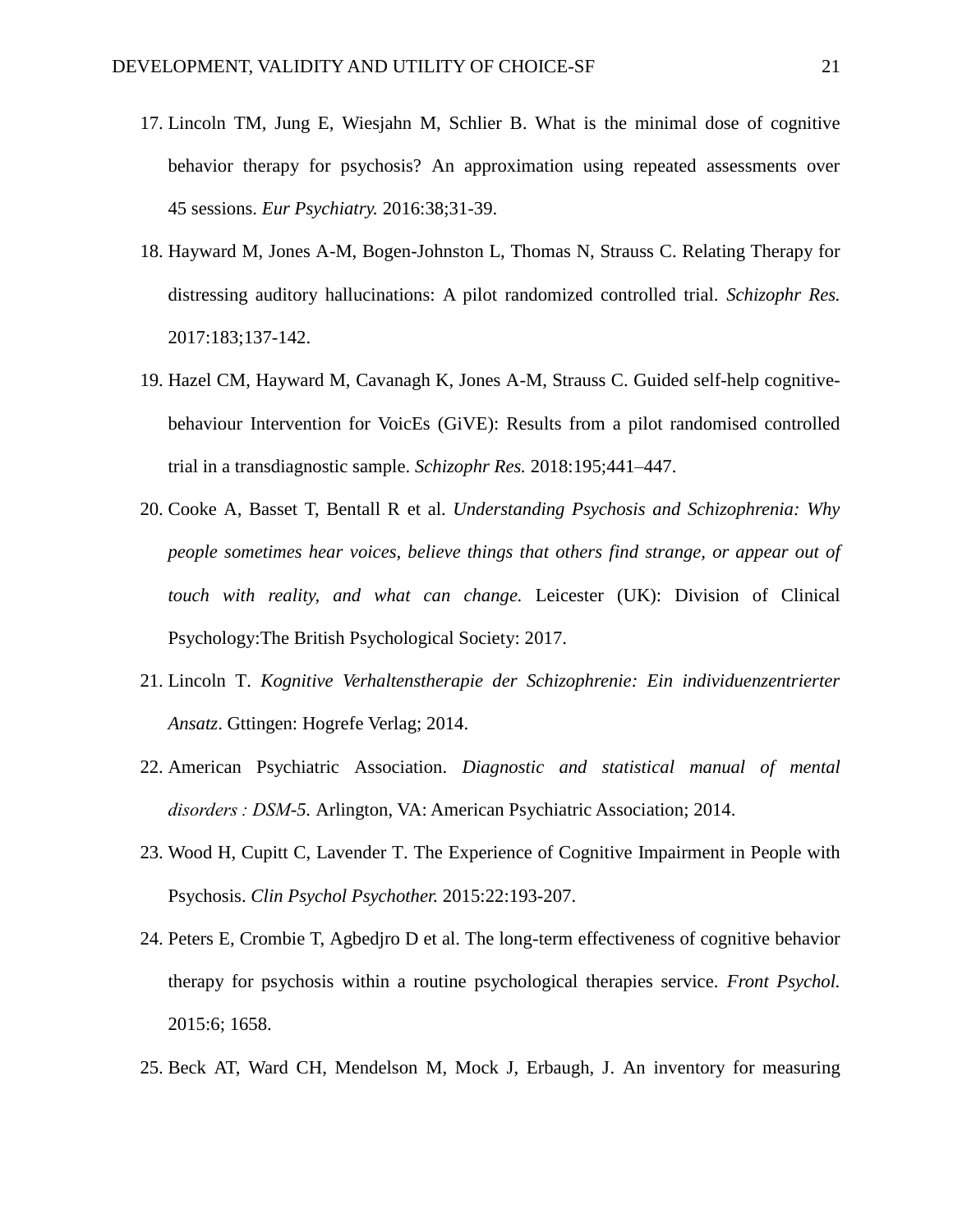depression. *Arch Gen Psychiatry.* 1961:4:561-571.

- 26. Beck, AT, Epstein N, Brown G, Steer RA. An Inventory for Measuring Clinical Anxiety: Psychometric Properties. *J Consult Clin Psychology.* 1988:56;893-897.
- 27. Priebe S, Huxley P, Knight S, Evans S. Application and results of the Manchester Short Assessment of Quality of Life (MANSA). *Int J Soc Psychiatry.*1999:45;7-12.
- 28. Haddock G, McCarron J, Tarrier N, Faragher EB. Scales to measure dimensions of hallucinations and delusions: The psychotic symptom rating scales (PSYRATS). *Psychol Med*. 1999:24;879-889.
- 29. Williams B. Patient satisfaction: a valid concept*? Soc Sci Med.* 1998: 38; 509–16.
- 30. Meredith P. But was the operation worth it? The limitations of quality of life and patient satisfaction research in health-care outcome assessment*. J Qual Clin Pract.* 1996:16; 75- 85.
- 31. Christensen L, Mendoza JL. A method of assessing change in a single subject: An alteration of the RC index. *Behav Ther*. 1986:17;305-308.
- 32. <https://www.psyctc.org/cgi-bin/rcsc1.prl>accessed 17th Sept 2020.
- 33. <https://www.psyctc.org/stats/rcsc.htm> accessed 17th Sept 2020.
- 34. MacCallum RC, Widaman KF, Zhang S, Hong S. Sample size in factor analysis. Psychol Methods. 1999;4:84–99.
- 35. Tabachnick BG, Fidell LS. Using Multivariate statistics. Chapter 13. 4th ed. New York, NY: Harper Collins; 2001.
- 36. Wolf, E. J., Harrington, K. M., Clark, S. L., & Miller, M. W. Sample Size Requirements for Structural Equation Models: An Evaluation of Power, Bias, and Solution Propriety. *Educational and psychological measurement*. 2013: *76*(6); 913–934.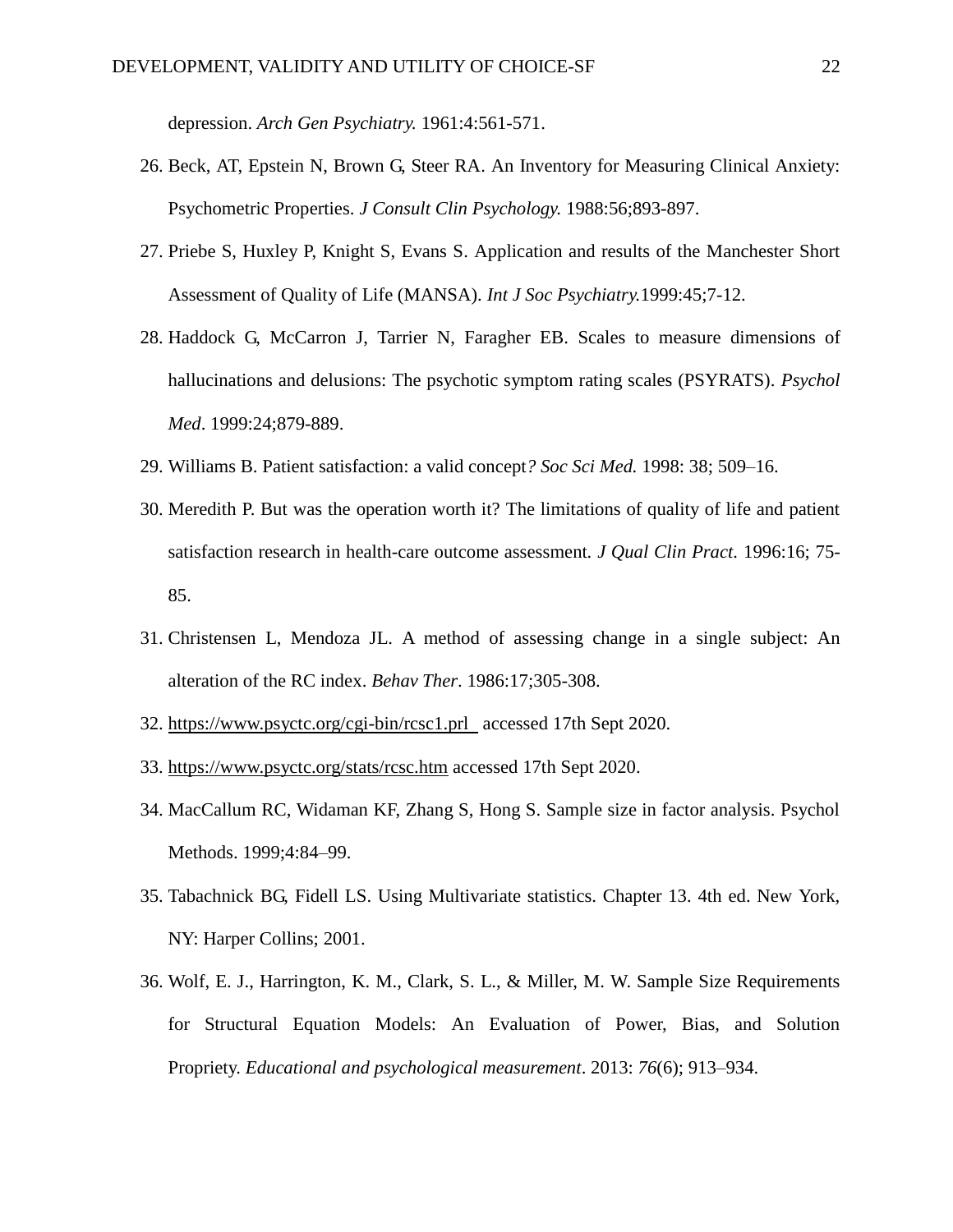- 37. Tarrier N, Harwood S, Yusopoff L, Beckett R, Baker A. Coping strategy enhancement (CSE): a method of treating residual shizophrenic symptoms. *Behav Cogn Psychother.*  1990:18;283–293.
- 38. R Core Team. (2013). R: A language and environment for statistical computing. R Foundation for Statistical Computing, Vienna, Austria. URL http://www.R-project.org/.
- 39. Rosseel Y. "lavaan: An R Package for Structural Equation Modeling." *Journal of Statistical Softwar*e. 2012. 48(2): 1–36. http://www.jstatsoft.org/v48/i02/.
- 40. Lishinski, A. (2018). lavaanPlot: Path Diagrams for Lavaan Models via DiagrammeR. R package version 0.5. 1.
- 41. Enders, C. K., & Bandalos, D. L. (2001). The relative performance of full information maximum likelihood estimation for missing data in structural equation models. Structural Equation Modeling, 8(3), 430-457.
- 42. Bentler, P. M. (1990). Comparative fit indexes in structural models. Psychological Bulletin, 107(2), 238.
- 43. Tucker, L. R., & Lewis, C. (1973). A reliability coefficient for maximum likelihood factor analysis. Psychometrika, 38(1), 1-10.
- 44. Browne, M. W., & Cudeck, R. (1992). Alternative ways of assessing model fit. Sociological Methods & Research, 21(2), 230-258.
- 45. Bentler P. M. (1995). EQS structural equations program manual. Encino. CA: Multivariate Software.
- 46. Dienes Z. *Understanding psychology as a science: An introduction to scientific and statistical inference*. Basingstoke, Hampshire: Palgrave Macmillan: 2008.
- 47. Lee, M. D., & Wagenmakers, E.-J. *Bayesian modeling for cognitive science: A practical*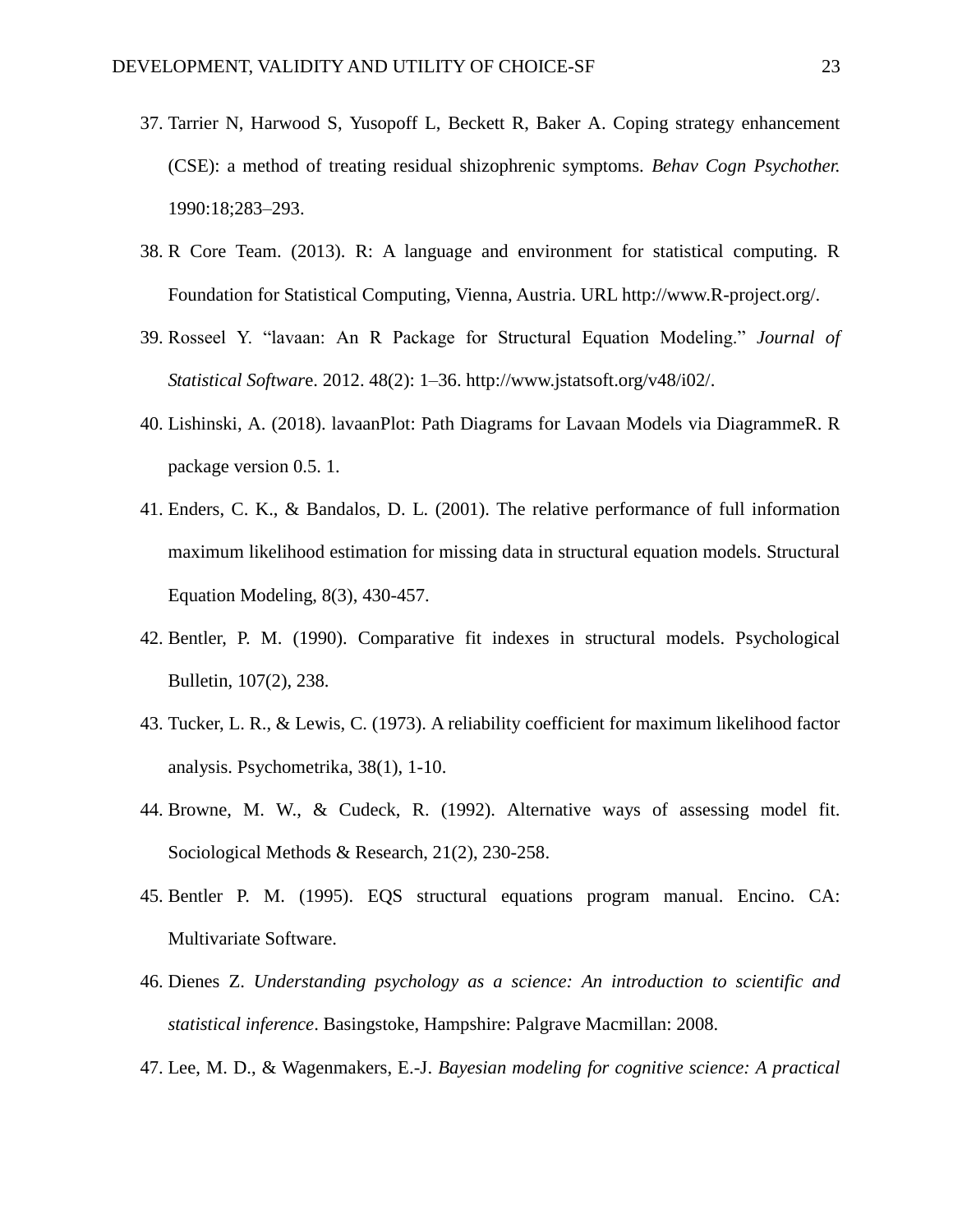*course.* Cambridge, England: Cambridge University Press: 2009.

- 48. Kline, R. B. (2016). Principles and Practice of Structural Equation Modeling, 4th Edn New York. NY: The Guilford Press.
- 49. Freeman D, Dunn G, Startup H et al. (2015a). Effects of cognitive behaviour therapy for worry on persecutory delusions in patients with psychosis (WIT): a parallel, single-blind, randomised controlled trial with a mediation analysis. *Lancet Psychiatry*. 2015a:2;305- 313.
- 50. Freeman D, Waite F, Startup H et al. Efficacy of cognitive behavioural therapy for sleep improvement in patients with persistent delusions and hallucinations (BEST): a prospective, assessor-blind, randomised controlled pilot trial. *Lancet Psychiatry*.2015b:2: 975-83.
- 51. Freeman D, Waite F, Emsley R et al. The efficacy of a new translational treatment for persecutory delusions: study protocol for a randomised controlled trial (The Feeling Safe Study). *Trials:* 2016:17;134.
- 52. Freeman, D, Lister, R, Waite, F et al. Automated psychological therapy using virtual reality (VR) for patients with persecutory delusions: study protocol for a single-blind parallel-group randomised controlled trial (THRIVE). *Trials.* 2019: 20;87.
- 53. Jolley S, Browning S, Corrigall R et al. Coping with Unusual ExperienceS for 12-18 year olds (CUES+): A transdiagnostic randomised controlled trial of the effectiveness of cognitive therapy in reducing distress associated with unusual experiences in adolescent mental health services: Study protocol for a randomised controlled trial. *Trials. 2017:*18;586.
- 54. Husain N, Gire N, Kelly J et al. TechCare: mobile assessment and therapy for psychosis –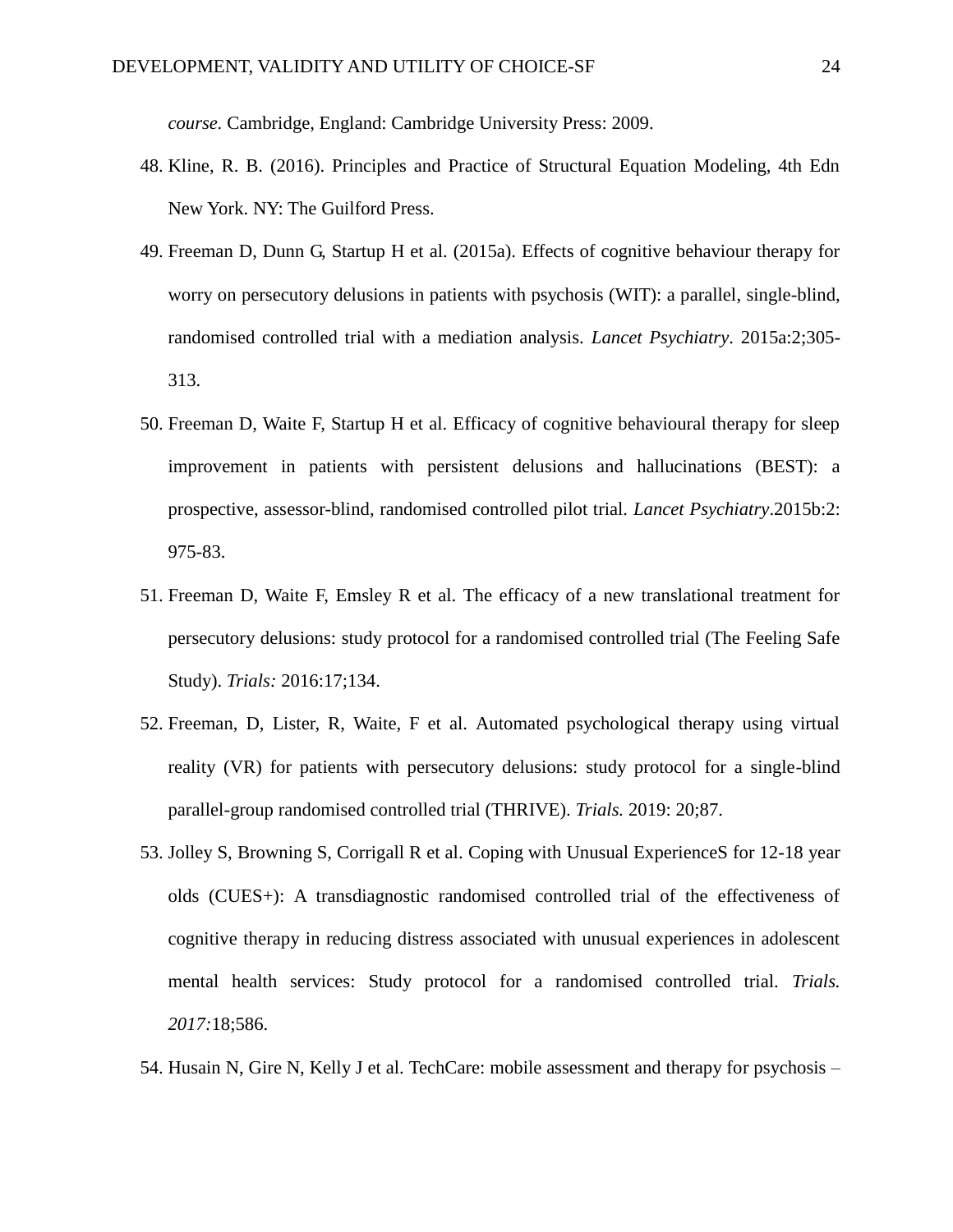an intervention for clients in the Early Intervention Service: A feasibility study protocol. *SAGE Open Med*. 2016:4;1-9.

- 55. Waller H, Landau S, Fornells-Ambrojo M et al. Improving implementation of evidence based practice for people with psychosis through training the wider workforce: Results of the GOALS feasibility randomised controlled trial. *J Behav Ther Exp Psychiatry.*  2018:59;121-128.
- 56. Greenwood, K., Alford, K., O'Leary, I. et al. The U&I study: study protocol for a feasibility randomised controlled trial of a pre-cognitive behavioural therapy digital 'informed choice' intervention to improve attitudes towards uptake and implementation of CBT for psychosis. *Trials. 2018:*9;644.
- 57. Ward-Brown J, Keane D, Bhutani G et al. TF-CBT and EMDR for young people with trauma and first episode psychosis (using a phasic treatment approach): two early intervention service case studies.*Cogn Behav Therap.* 2018:11;e17.
- 58. McCartney L, Douglas M, Varese F et al. Cognitive behavioural therapy for psychosis targeting trauma, voices and dissociation: A case report. *Cogn Behav Therap.*2019:12;e18.
- 59. Courtney H, White L, Richardson T et al. Impact of a brief worry-based cognitive therapy group in psychosis: A study of feasibility and acceptability. *Cognitive Behav Therap.* 2019:12;e29.
- 60. Jolley S, Garety P, Peters E et al. Opportunities and challenges in Improving Access to Psychological Therapies for people with Severe Mental Illness (IAPT-SMI): Evaluating the first operational year of the South London and Maudsley (SLaM) demonstration site for psychosis. *Behav Res Therap.* 2015:64; 24-30.
- 61. Fornells-Ambrojo M, John L, Onwumere J at al. Experiences of outcome monitoring in